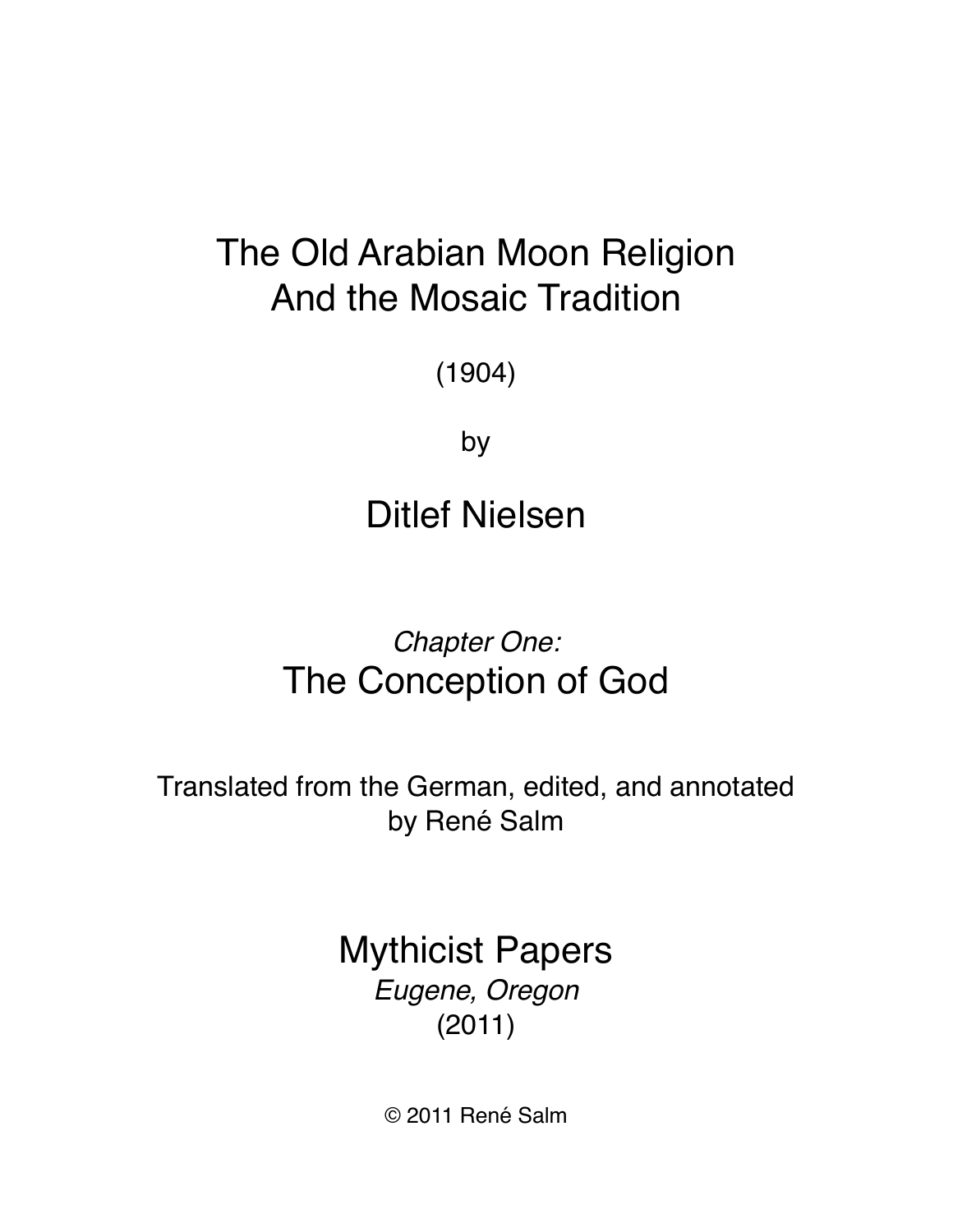## Foreword

The pages translated here are now over one century old. Footnotes have been added to help update the text, signed "RS." Footnotes that do not have that signature are in the original text. Despite more recent work, the essential concepts exposed by Nielsen so long ago still obtain. They are important toward an understanding of ʻlunar' religion and its attendant proto-gnostic associations—elements which have heretofore been quite ignored and yet which are critical towards an understanding of Christianity. Certainly, a paucity of scholarship has characterized this subfield (cf. the scant bibliography on p. 30) whose importance for Middle Eastern religion (and for the emergence of Christianity) has not been generally recognized.

At times this is a free translation, for Nielsen's often long and convoluted German sentences lend themselves poorly to direct English translation. Nevertheless, I have at all times attempted to convey the sense of the original to the greatest extent possible.

 The original pagination is indicated in brackets, e.g. [23]. Rarely, a few words of clarification have been added within the text. Such words are in brackets. Headings have been added for clarity.

It has been my aim to highlight sometimes surprising parallels between pre-Israelite South Arabian religion and Christianity. Those parallels are brought out especially in my footnotes. A footnote is no place for extended discussion, but can merely indicate in the briefest way a path for further investigation. Together with the text, some of the footnotes (especially those numbered from 20 on) signal the following:

- the link between the planet Mercury and the various names for the ʻSon of God'
- Mercury, the Egyptian Thoth, and the Greek Hermes
- Mercury and ʻhidden knowledge'
- The moon ʻhidden' for three sacred days each month
- the lunar god of love, *Wadd*, is the divine ʻfriend' (*dwd,* ʻ*Amm*)
- the god *Nkr*ĥ and the sacred meal, sacrifice, and healing
- Parallels between the sky god Marduk and Jesus
- The ʻonly-begotten,' human messiah in Sabaean religion
- Hammurabi, Harran, Nabonidus and the lunar-solar conflict
- The moon-worshipping Harranians later known as followers of John the Baptist

-René Salm

## Character list

- = "a" (Heb. *alef*)
- $=$  (stop) (Heb.  $a$ *yin*)
- 
- $\hat{h}$  = "ch" (Heb. *het*)<br> $\hat{s}$  = "ts" (Heb. tsade (Heb. tsade)
- š = "sh" (Heb. *shin*)
- ț = "th" (Heb. *tav*)

Long vowels are marked by a superscript macron.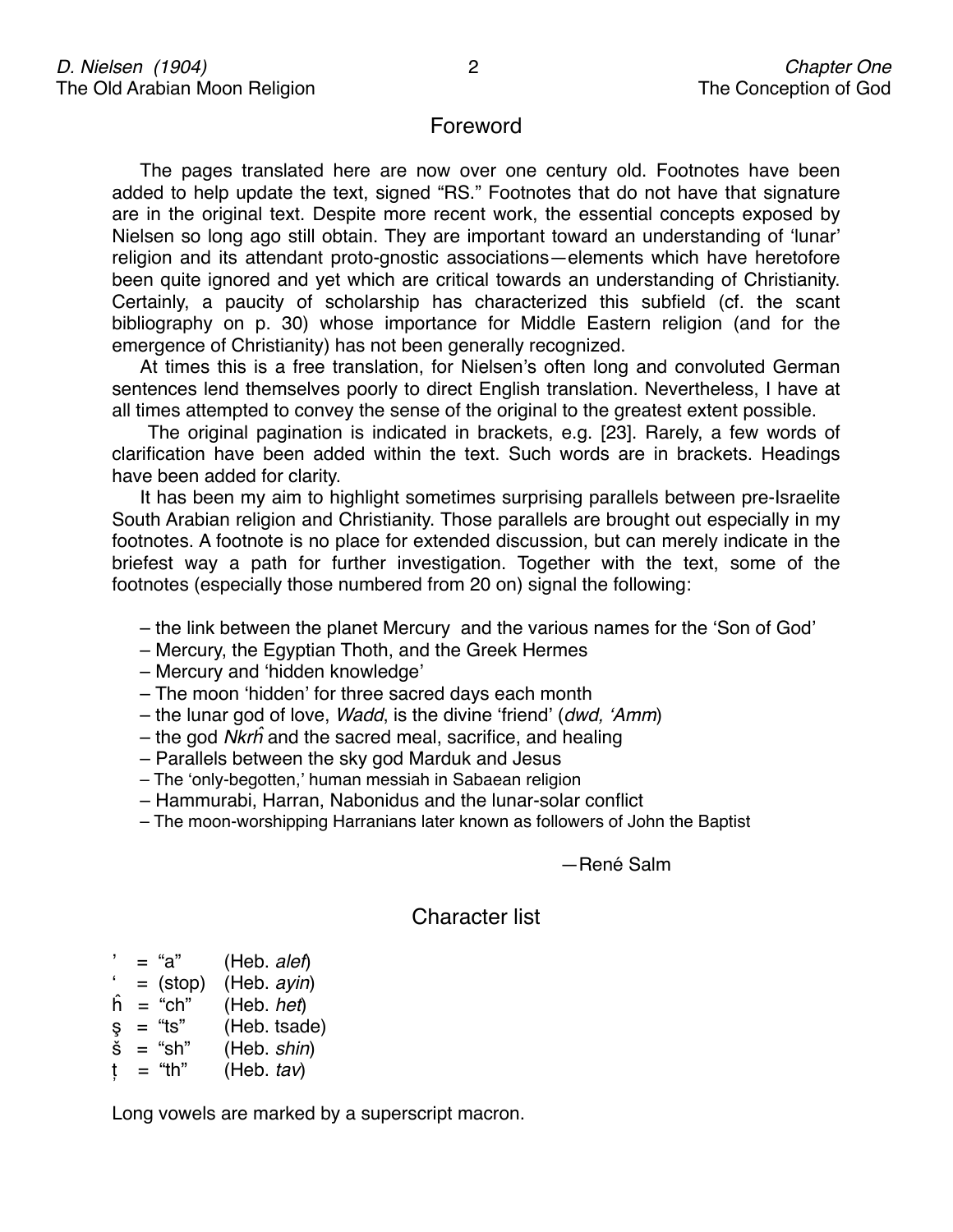## **Contents**

- 4 Introduction
- 6 The personal names Names with 'god' Names with abstract concepts Names with near family relationships Babylonian personal names
- 13 The South Arabian pantheon The threefold and fourfold conception of the divine Masculine moon and feminine sun
- 15 The Babylonian pantheon Hidden for three days The victorious sun
- 20 The moon religions The son of god **Hadramaut** Qataban Minaean religion, love, and the 'word' *Wadd*, the compassionate father The evil spirit Sabaean religion The Harranian "Sabians" **Phoenicia**
- 29 Appendix: Major Pre-Israelite Pantheons of the Middle East
- 30 Select Bibliography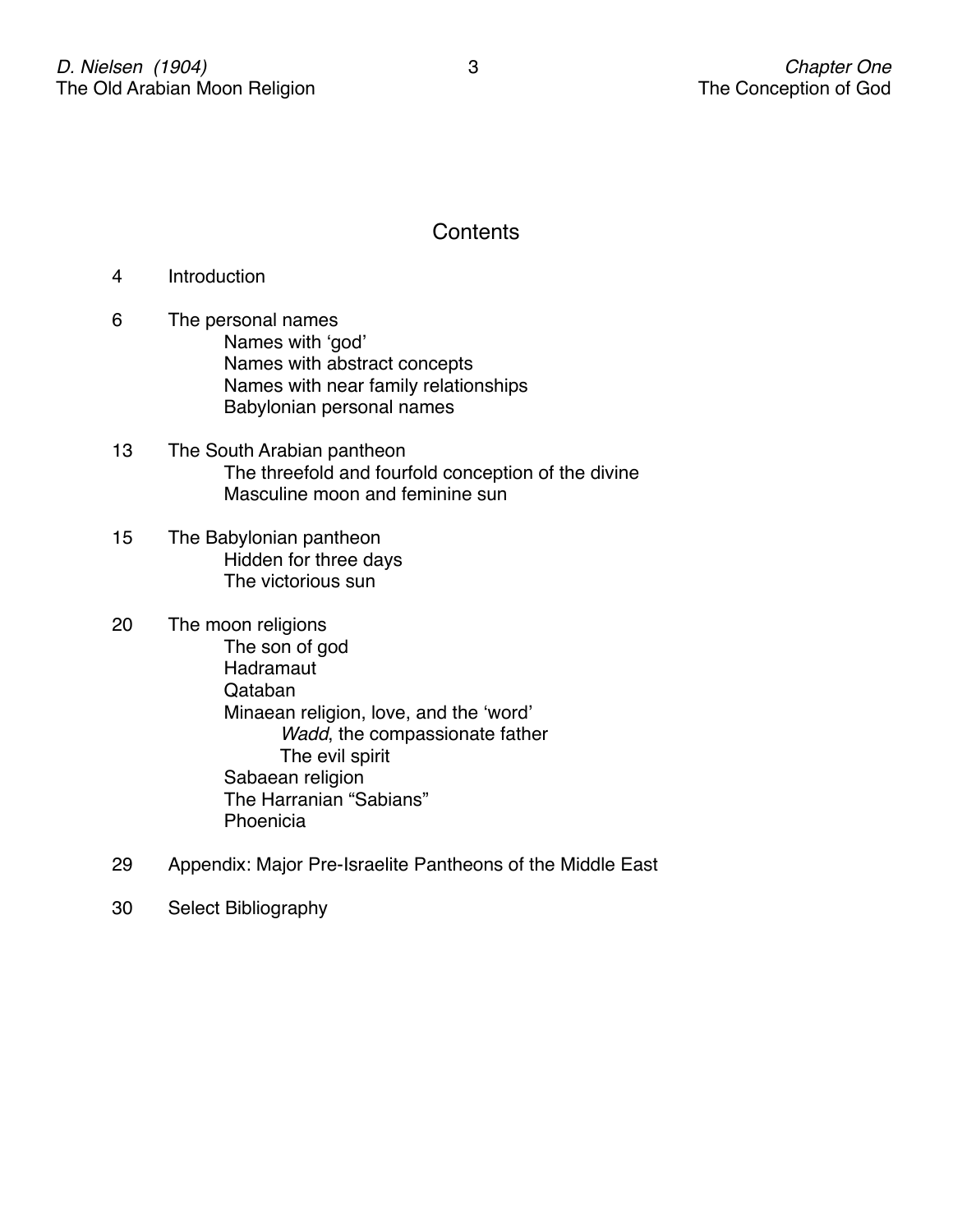#### **INTRODUCTION**

[1] In the southwestern corner of the large Arabian peninsula—presently the Turkish province of Yeme[n1](#page-3-0)—states flourished in pre-Christian eras with cultures as brilliant as their powers. Legendary riches and auspicious political ties gave this portion of Arabia the cognomen "fortunate" [*felix*] in ancient times. The reasons for those riches were certainly related to trade. While Egyptians and Babylonians owed the wealth of their lands to cultivation, the South Arabians were principally merchants. Trade was the vital nerve which imported Indian luxury goods by sea, and in return exported indigenous products—gold, incense, and so on—to India on the one hand, and northwards along the Red Sea on the other hand, via West Arabian caravan roads and ultimately to the empires around the Mediterranean Sea.

South Arabian culture began to decline only with the emergence of a direct water route between the Egyptian harbors on the Mediterranean Sea and India, at which time the land-based warehouses were entirely bypassed. The proud palaces and temples of the south began to decay, the manmade irrigation works to fall into disrepair, and the South Arabians to emigrate northwards in droves. [2] The inland road which once brought fortune mediated the end of a brilliant and very ancient culture.

This decline occurred long before the turn of the era, and even in classical Greek and Roman times the blossoming of South Arabia was a lost greatness enshrined in tradition with all manner of pretty legends and fairytales. Relevant passages in classical literature—passages which might shed a little light on the old South Arabian culture are scant and of small value. Even after the time of Mohammad, when the northern Arabs began to excel in the writing of history and produced the magnificent culture that we have conventionally called ʻarabism,' the ancient Arabian civilization was completely lost. For, in their fanatical struggle against the older religions, the Muslims sought to destroy all remains from "the time of unbelief."

Only in our time, at the end of the eighteenth century, would numerous treasures of old Arabia be discovered by European civilization—mostly as a result of the danish Niebuhr expedition[.2](#page-3-1) Ancient monuments from the little-known soil of South Arabia came to light and gave notice that here was once a very special world. We owe a debt of gratitude also to British surveys of the coastline conducted over the past three decades, as well as to intrepid researchers—above all Halevy<sup>[3](#page-3-2)</sup> and Glaser  $4$  —who discovered over 2,000 original South Arabian inscriptions. [3] Thanks to the subsequent indefatigable efforts of various European scholars, the old culture which has lain dormant in the desert sands for over two thousand years is now finally coming to life once again.

<span id="page-3-0"></span><sup>&</sup>lt;sup>1</sup> Now the independent country of Yemen.

<span id="page-3-1"></span><sup>2</sup> Carsten Niebuhr, *Beschreibung von Arabien* (Kopenhagen 1772). I. Bd: *Reisebeschreibung nach Arabien und anderen umliegenden Ländern*, 1774. II Bd: 1778. III Bd: 1837.

<span id="page-3-2"></span><sup>3</sup> Joseph Halévy, "Rapport sur une mission archéologique dans le Yémen." *Journ. Asiat.*, Sixième Série, Tome XIX:8–60. Paris 1872.

<span id="page-3-3"></span><sup>4</sup> Eduard Glaser, *Meine Reise durch Arhab und Hâschid*. Petermanns, Gotha 1884–86.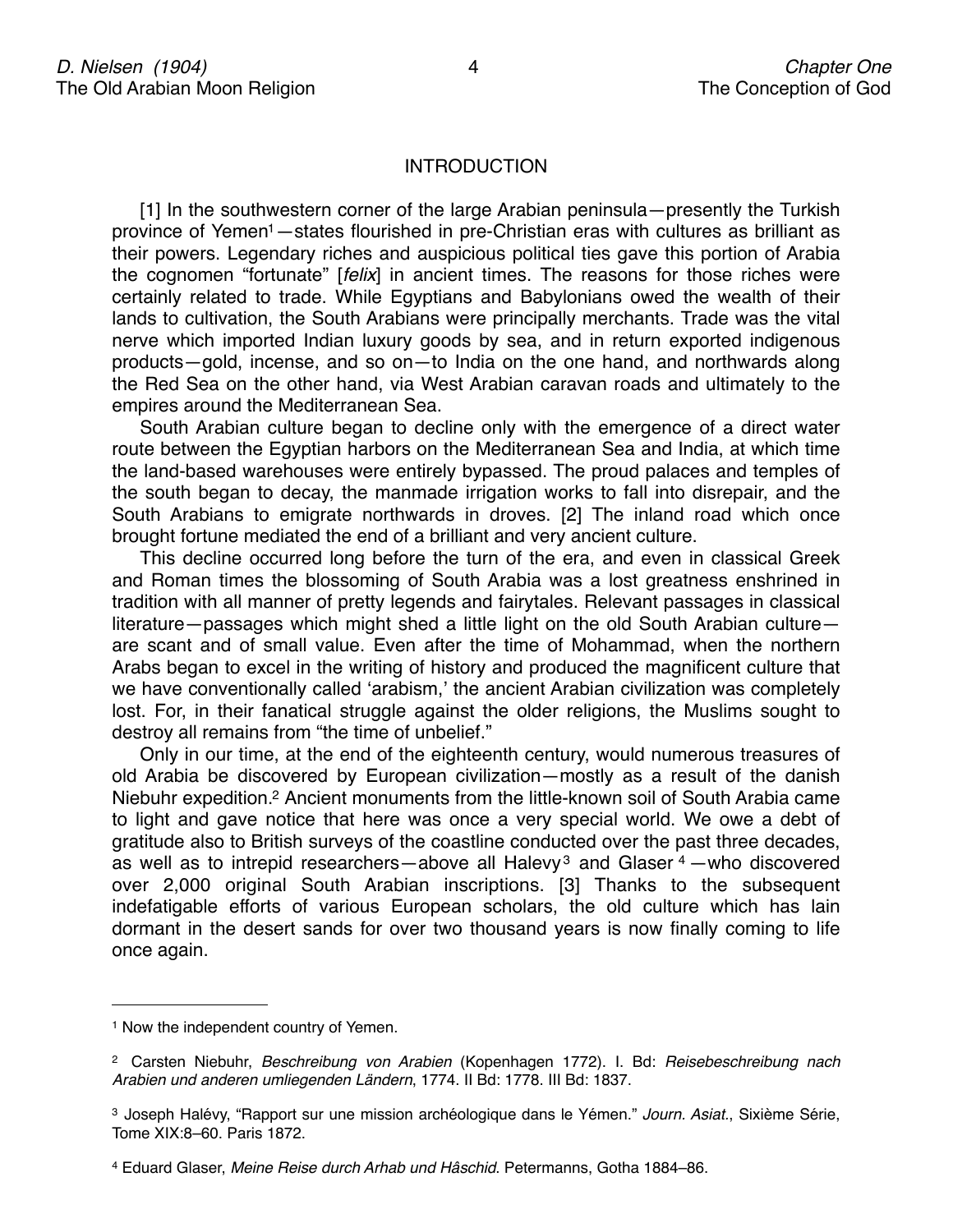Of course, many of these texts have not been published.<sup>[5](#page-4-0)</sup> Of those that have, many are full of gaps and unreadable. The alphabet is certainly established, as are the most important grammatical and syntactic elements. Though the language is a near relation to the later North Arabian, many words and obscure points mock the abilities of the investigator, especially in the cultic inscriptions. A minaean-sabaean grammar lies on the table, $6$  yet it lacks a lexicon and a reference to collected texts. The study of South Arabian inscriptions is still in its infancy.

From what we know at this time, we may provisionally say that the South Arabian states reached a mature culture fairly early, [4] one which influenced Egypt and Babylon but little. Four great South Arabian entities are thus far attested. In the fertile depression of the South Arabian Gôf lay the capital of the so-called minaean kingdom, whose capital was Qarnaw (modern Maʻin)[.7](#page-4-2) Its hegemony extended far to the north. The entire caravan route to Maʻan near Petra was apparently under minaean protection. At least, the inscriptions found in El-ʻUla betray minaean control of the region. This northern *Ma*ʻ*in Musran* is best seen as a northern province or protectorate for the trade route. The minaean kings—about thirty are now known—ruled in a tranquil political climate and, it would seem, enjoyed friendly relations with their two eastern and southern neighbors, Hadramaut and Qataban—about which we know very little.

We encounter the first sabaean ruler in the capital Sirwah, to the east of present day Sanaa. Later, the palace was located more to the east, by the Wadi Dhenne near Marib. The king bears the epithet *mkrb* (*mukarrib* or *makrûb*) in the title "King of Saba," subsequently "King of Saba and Raidân." In the so-called himyarite period the capital was in Zafar, [then in] Sanaa.<sup>8</sup> Locating the center of control near the sea seems to have been related to the opening of a new sea route.

In the last part of the abyssinian period [sic] the inscriptions reveal numerous bloody conflicts[.9](#page-4-4) South Arabian culture was in a precipitous decline and a decadence is evident in every domain, not least religious. [5] South Arabia came under Persian rule about 575 CE, and then under North Arabian (muslim) rule fifty years later.

While scholars are unanimous regarding the beginnings of sabaean culture about 800 BCE, there are differing views concerning the period of minaean dominance. The general (but informal) opinion until 1889 was that the minaeans simultaneously exercised dominion in Yemen with the sabaeans. After the revelations of Glaser—and,

- <span id="page-4-1"></span>6 F. Hommel, *Südarabische Chrestomathie*. Munich 1893.
- <span id="page-4-2"></span>7 Presently NW Yemen.

<span id="page-4-0"></span><sup>5</sup> Among the first publications: Osiander, ZDMG 19 (1865)159–293; Halévy, Journ. Asiat., 6 Ser. Tome 19 (1872) 129–266, 489–547; J. Mordtmann and D. Müller, *Sabäische Denkmäler* (Vienna 1883); E. Glaser, *Mitteilungen* (Self-publication, 1886); fascicles of the Glaser Collection from the Br. Museum are in *Corpus Inscript. Semit.*, Pars IV (1889–1900).

<span id="page-4-3"></span><sup>8</sup> The Himyarite Kingdom or Himyar (in Arabic !"َ\$" ْ&"""""""" ِ( )"\*"+"&""""""""", *mamlakat* ħ*imyâr*), anciently called Homerite Kingdom by the Greeks and the Romans, dated from 110 BCE and first took the the ancient city of Zafar as its capital, then what is modern Sanaa. The Himyarites conquered neighboring Saba (Sheba) in c. 25 BCE, Qataban c. 200 CE and Hadramaut c. 300 CE.

<span id="page-4-4"></span><sup>9</sup> The Aksumites of Ethiopia invaded across the Red Sea for the first time in 340 CE, making use of the constant intra-tribal conflict between Hamdan and Himyar. The subsequent period witnessed a great deal of turmoil and cost the Yemeni people their independence. In the fifth century, several kings of Himyar are known to have converted to Judaism.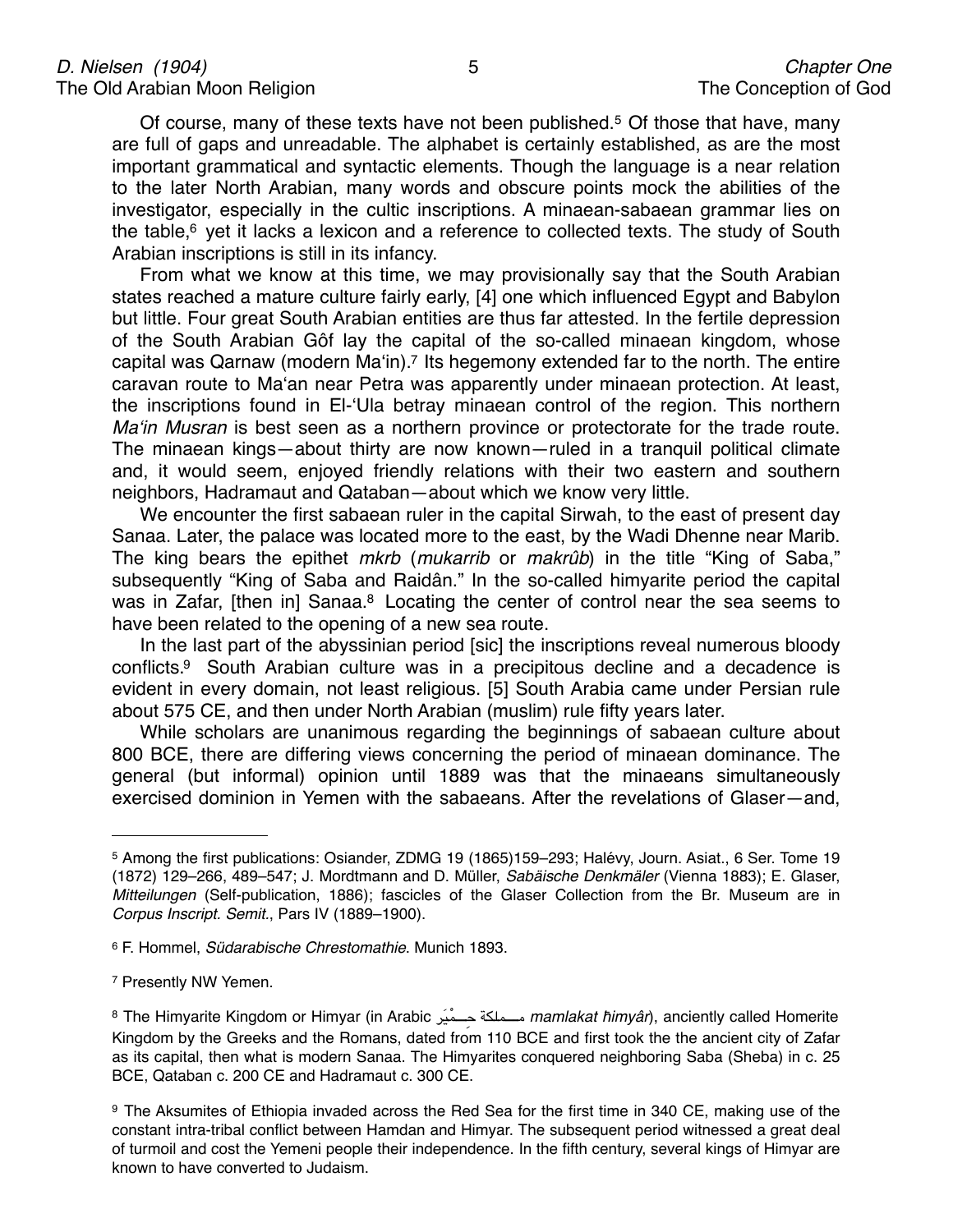based upon him, those of Hommel, Winckler, and Weber—the general thrust of the evidence indicates that the minaean kingdom began sometime before the sabaean, lasted at least six hundred years, and was destroyed by sabaeans coming down from the north. Therefore, the known minaean inscriptions must go back to the mid-second millennium BCE, as do also the related Qatabanian and Hadramautic inscriptions. However the minaean kingdom is yet much older, for we still do not know all the kings' names, and the oldest inscriptions already reveal a highly developed culture and an elaborate state apparatus[.10](#page-5-0)

[6] When we now turn to religious matters, which are the subject of the following pages, we note that almost all the collected inscriptions are in a sense ʻreligious,' in that their outward form is dedicatory. There is a typical formula: "N. consecrates to god G. the following, in thanks that G. hears N. and gives N. good fortune, etc." After a circumstantial reason for the consecration, there usually follows a king's name [which can often be dated]. The inscription ends with a devotional invocation to the gods. Because its form is stereotypical, the inscription can offer only a glimpse into general religious matters, such as the god's manifestation and the most important cultic customs. The numerous personal names may, in fact, be the most revealing factor as regards the inner religious life of the time. Many categories of religious texts are not yet known, specifically myths, hymns, rituals, those related to the calendar, and such. The religious domain has not been investigated by scholars to the same extent as the secular. One exception is Hommel. Through his analysis of personal names, and his determination of the ways in which the gods were manifested, he has laid two cornerstones in South Arabian religious research.

In the following, we shall attempt to place flesh and blood on the dry religio-historical skeleton of the inscriptions through other, related sources. Similar religious streams appeared very early in cuneiform literature, sometimes through direct arab influence. Those influences on later semitic religions are also valuable, for the ancient conception of divinity left very deep traces.

#### THE PERSONAL NAMES

We encounter the oldest arab religion through personal names. [7] Ranke has shown that the ancient semitic personal name is typically a statement whose content reveals a religious idea.<sup>11</sup> In this way the religious conceptions of the ancient semites have been transmitted to us. Even though, in naming their children, the ancients certainly gave expression to contemporary religious notions, we must not forget that naming is always conservative. It consults well-known names and pre-existing custom. Thus, religiously speaking, naming looks backwards in time[.12](#page-5-2)

A certain class of South Arabian personal names differentiates itself from others, partly due to inner characteristics, but sometimes—and more often in the older texts obviously. In these names one suspects that information regarding earlier religion has

<span id="page-5-0"></span><sup>10</sup> On this question see the older literature in Weber, "Das Alter des minäischen Reiches," *Mitteil. D. Vorderas. Gesellsch*., 1901/1.—RS

<span id="page-5-1"></span><sup>11</sup> H. Ranke, *Die Personennamen in den Urkunden der Hammurabidynastie*. Vol. I. Munich, 1902:47.

<span id="page-5-2"></span><sup>&</sup>lt;sup>12</sup> For example, in present religions we still find many heathen names.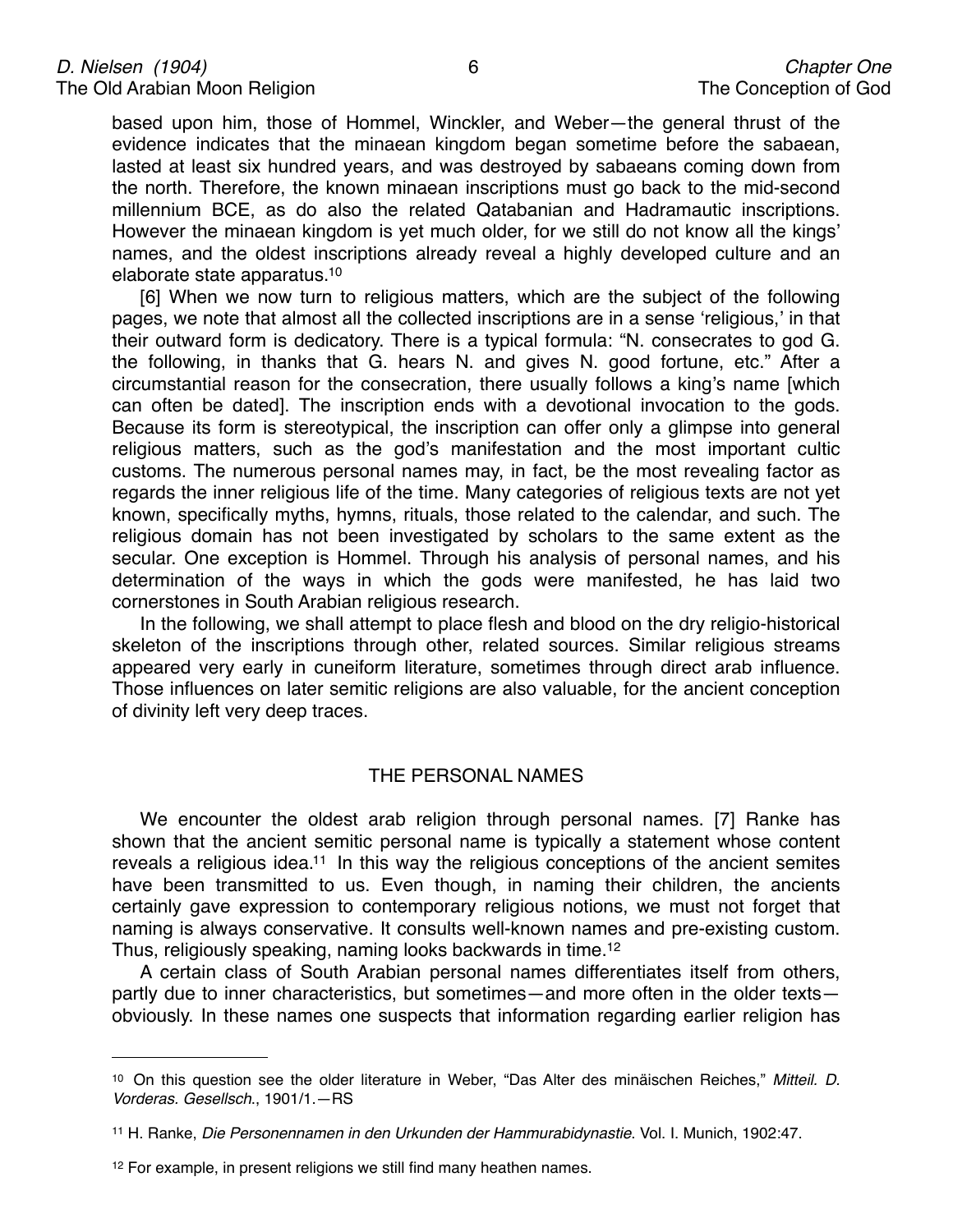been transmitted. This suggestion is confirmed by the fact that, in arab personal names, we perceive reflections of documents which almost exclusively derive from the Hammurabi dynasty of Babylon.<sup>13</sup> In this way—quite apart from the age of minaean inscriptions—a naming system is attested which goes back to the second or even the third pre-Christian millennium. We encounter such names not only on Babylonian soil, but also in the Syrian, Palestinian, and southern arab regions. [8] Therefore, the naming system which we are discussing is not specifically ʻsouth arab.' Rather, it is ʻold arab.'

Hommel, in particular, has analyzed the myriad names occurring in the South Arabian inscriptions from a linguistic standpoint. He recognized the religio-historical value of those names and, furthermore, characterized their religious content as "unique in the naming conventions of ancient peoples." Giesebrecht sees "a genuine and original product of the semitic spirit" in the examples furnished by Hommel, while Ranke points to "an inner connection between god and man" expressed in the west-semitic names, as opposed to those genuinely Babylonian[.14](#page-6-1)

Even though the above-mentioned class of names is distinct from a religious point of view, it can be analyzed into various groups for more precise analysis. While a chronological stratification of those groups is difficult given our current knowledge, they can be distinguished according to their differing religious content.

#### *Names with "god"*

The simplest names are those containing the usual Semitic word for god, EL or ILU, which functions as the subject of the statement (to which an indicative predicate is added). In this group we find, for example:

| jahwi-ilu   | He exists-God             |
|-------------|---------------------------|
| waddada-ilu | He lives-God              |
| sadaq-ilu   | <b>Righteous is God</b>   |
| jadhkur-ilu | Remembers [does] God      |
| jasma'-ilu  | Hears [does] God          |
| kariba-ilu  | <b>Blesses [does] God</b> |
| wahaba-ilu  | Gave [did] God            |

In inverted order:

| il(ī)-jada'a         | (My) God is Knowing    |
|----------------------|------------------------|
| il(ī)-samiʻa         | (My) God has Heard     |
| il(ī)-kariba         | (My) God has Blessed   |
| $il(\bar{l})$ -amara | (My) God has Commanded |
| $il(\bar{l})$ -amina | (My) God is Faithful   |

<span id="page-6-0"></span><sup>&</sup>lt;sup>13</sup> These interesting names have been formally differentiated from genuinely Babylonian names especially by Pognon, Sayce, Hommel, Winckler, and Ranke.

<span id="page-6-1"></span><sup>14</sup> F. Hommel, *Die altisraelitische Überlieferung*. Munich, 1897:78–87; D. Giesebrecht, *Die alttestamentliche Schätzung des Gottesnamens*. Königsberg, 1901:102–13, 140–44; Ranke, *Die Personennamen in den Urkunden der Hammurabidynastie*. Munich, 1902:49.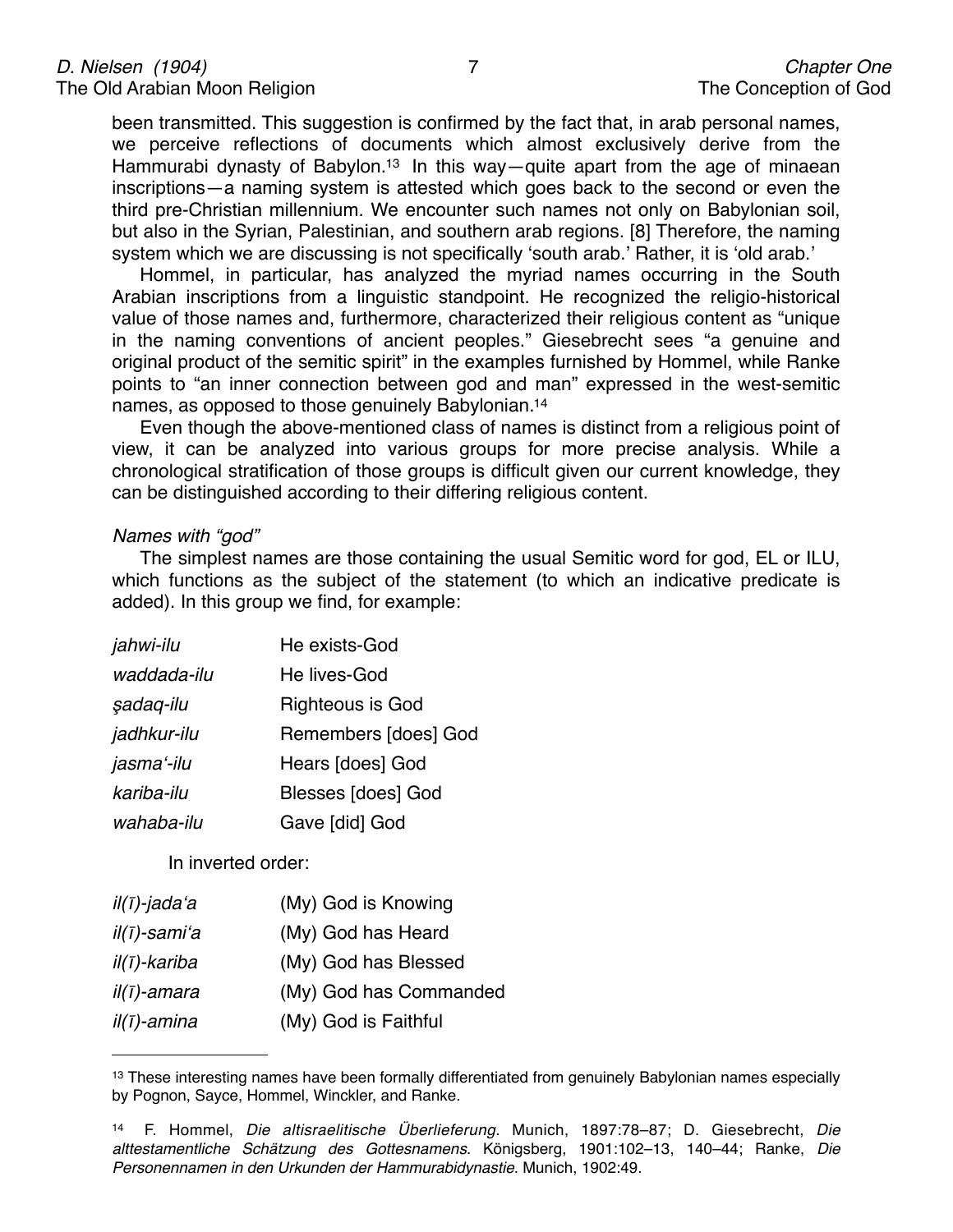| il(ī)-saʻada          | (My) God has Given Luck |
|-----------------------|-------------------------|
| il(ī)-padaja          | (My) God has Saved      |
| il(ī)-wahaba          | (My) God has Given      |
| $il(\bar{l})$ -rapa'a | (My) God has Healed     |
| il(ī)-radsawa         | (My) God is Merciful    |

Those names with the divine designation ILU are to be separated from the rest, for they are not specifically Arabic but also Babylonian, as attested in the earliest Babylonian inscriptions. [10] Examples are:

| ilu-magir        | (My) God is Merciful               |
|------------------|------------------------------------|
| ilu-idinna       | (My) God Gives                     |
| ilu-uşrani       | (My) God Guards Me                 |
| ilu-damiq        | (My) God is Merciful               |
| ilu-ušallim      | (My) God Gives Peace               |
| ilu-abī          | (My) God is My Father              |
| ilu-usātī        | (My) God is My Foundation          |
| <i>ilu-tappī</i> | (My) God is My Companion           |
| ilu-išme-ĥanī    | (My) God Hears the Suffering       |
| mannu-balu-ili   | Who (Can do Anything) Without God? |
|                  |                                    |

These straightforward names belong to an old heritage held by all semitic peoples in common. We encounter them throughout the semitic lands as well as in the oldest documents. Their conception of divinity is very simple, in no way concretized or associated with anything material. Nothing in them indicates that their god's range of activity is restricted to a particular heavenly body, place, or people, or that we are dealing with as astral, local, or national deity. They speak of "god," never of "gods." [11] Instead of external particulars regarding god's activity, we encounter a panorama of moral, personal qualities which characterize the divine conception and populate the above predicates. God is true love [*gerechte Liebe*], good, merciful, beneficent, and so on. He is a personal god, for he knows, remembers, hears, etc. He is a just god, who confers his laws upon men. Above all, however, he is a loving god, an ally of man through covenant, and one who bestows upon him peace. The divine conception focusses on the words *ilu-abi*—"God is my Father."[15](#page-7-0) God is ethical, personal, and simple to describe. He is trustworthy.

Among these old semitic names there is, however, a smaller group in which the predicate describes the external activity of god according to various points of view:

| ilu-bani   | <b>God Creates</b> |
|------------|--------------------|
| ilu-šariĥa | <b>God Excels</b>  |

<span id="page-7-0"></span><sup>15</sup> Cf. Mt. 7:9–11: "What man of you, if his son asks him for bread, will give him a stone?… How much more will your father in heaven give good things to those who ask him!"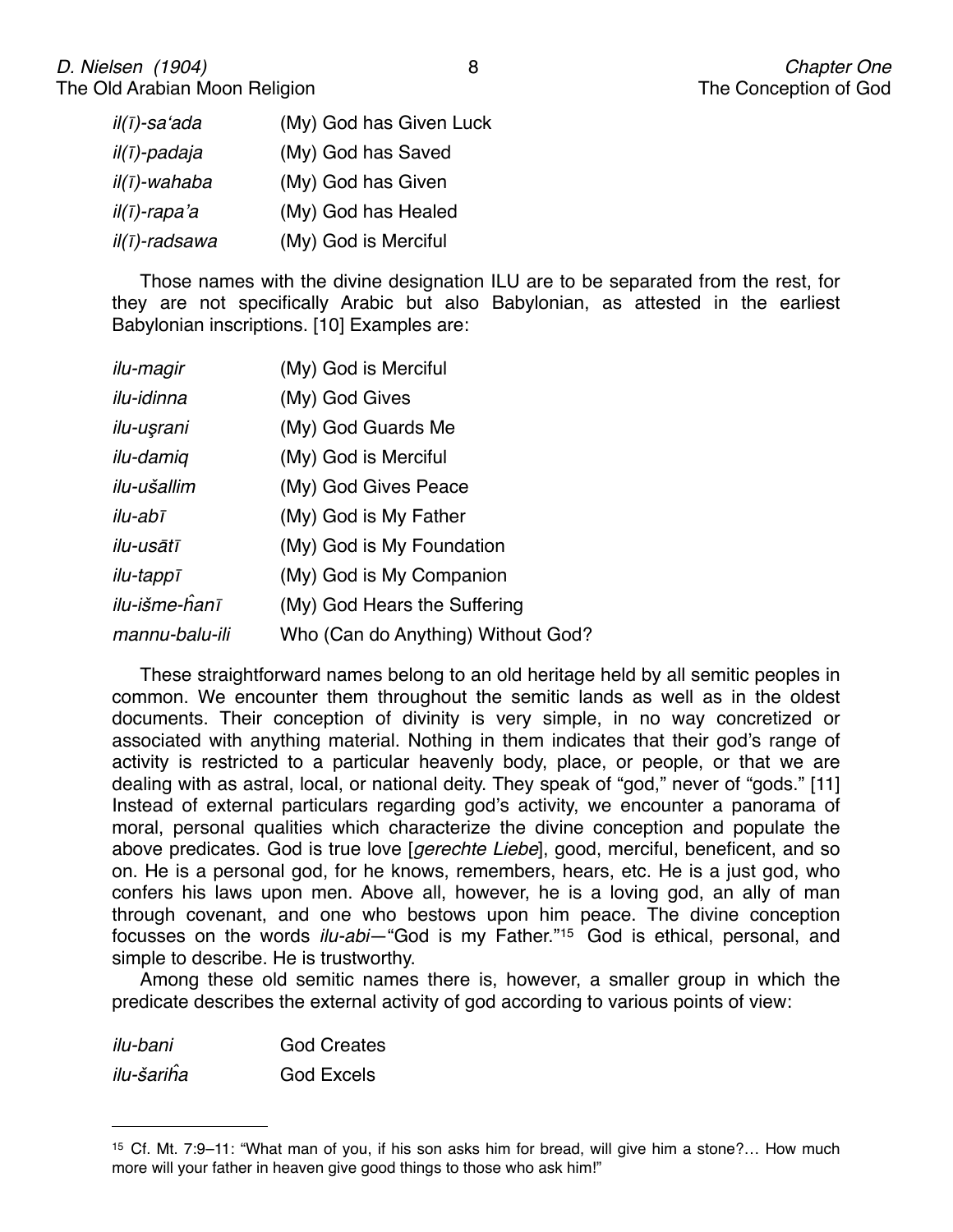| ilu-japiʻa    | <b>God Shines</b>    |
|---------------|----------------------|
| ilu-ma-nabata | <b>God Flashes</b>   |
| ilu-dharaĥa   | <b>God Illumines</b> |

God is the creator, he who enables earthly life to prosper. Though this activity occurs through the meditation of heavenly bodies, the powers do not reside in those bodies but belong to god. Through them "he" shines and illumines. It is god who shines through in the splendor of light.

These two conceptions of god [interior and astral] convey semitic belief *in nuce*, as we are able to elucidate it in the old names and from the state religions of history. Indeed, the two conceptions are elaborated in various regions, coupled with particular geographic, climatic, and cultural aspects.

#### *Names with abstract concepts*

[12] When we put aside this division between two classes of pan-semitic names, and turn to the other questions which have occupied investigators of west semitic and arab naming customs, we find that—instead of the simple characterization of "god"—we have on the one hand an abstract, personal conception of divinity, and on the other hand a relational (familial) conception. In clarification, we begin with examples of the former:

| Sa'ada-wadd   | <b>Beneficent is Love</b>      |
|---------------|--------------------------------|
| Sidgī-amara   | My Righteousness has Commanded |
| Dhimrī-'alaja | My Protection is Exalted       |
| Jith'ī-amara  | My Salvation has Commanded     |
| Wir'ī-amara   | My Fear has Commanded          |

In the first class of common semitic names given earlier, we saw that explicit ethical abstractions gained the upper hand and functioned as equivalents for the concept "god"—at least, they substituted for that word. God loves mankind, and it was possible to simply call him "love" itself (*waddada-ilu*). In such a name the depiction of a loving god emerges powerfully into the foreground of religious thought to the exclusion of other attributes. Similarly, in the name ş*adaq-ilu,* the conception of a righteous god was embraced by the masses of people to the point that god could simply be equated with righteousness. The name ş*idq*ī*,* above, shows that the divine righteousness is in covenant with the human being—"My" righteousness has commanded. Thus, we are speaking of a personal righteousness, one which "remembers" (ş*idq*ī*-dhakara*), which "knows" (ş*idq*ī*-jada*ʻ*a*), and which commands me to do that which is "right" (ş*idq*ī*amara*). As a punishing and rewarding righteousness, god is the occasion for my fear, *wir*'*i*. [13] As comforting and forgiving love, he is principally a protector god allied with mankind—"My Protection" (*dhimr*ī) and "My Salvation" (*jith*ʻī). These latter are names of the divinity itself and are very frequent. In sum, the basic semitic conception of the divine is characterized on arab soil by a religiosity which is strongly personal. This intimacy is developed further in a personal-ethical direction. The central aspect of god is holy, "true" love, from which derive his other aspects as ally, protector, healer, and savior.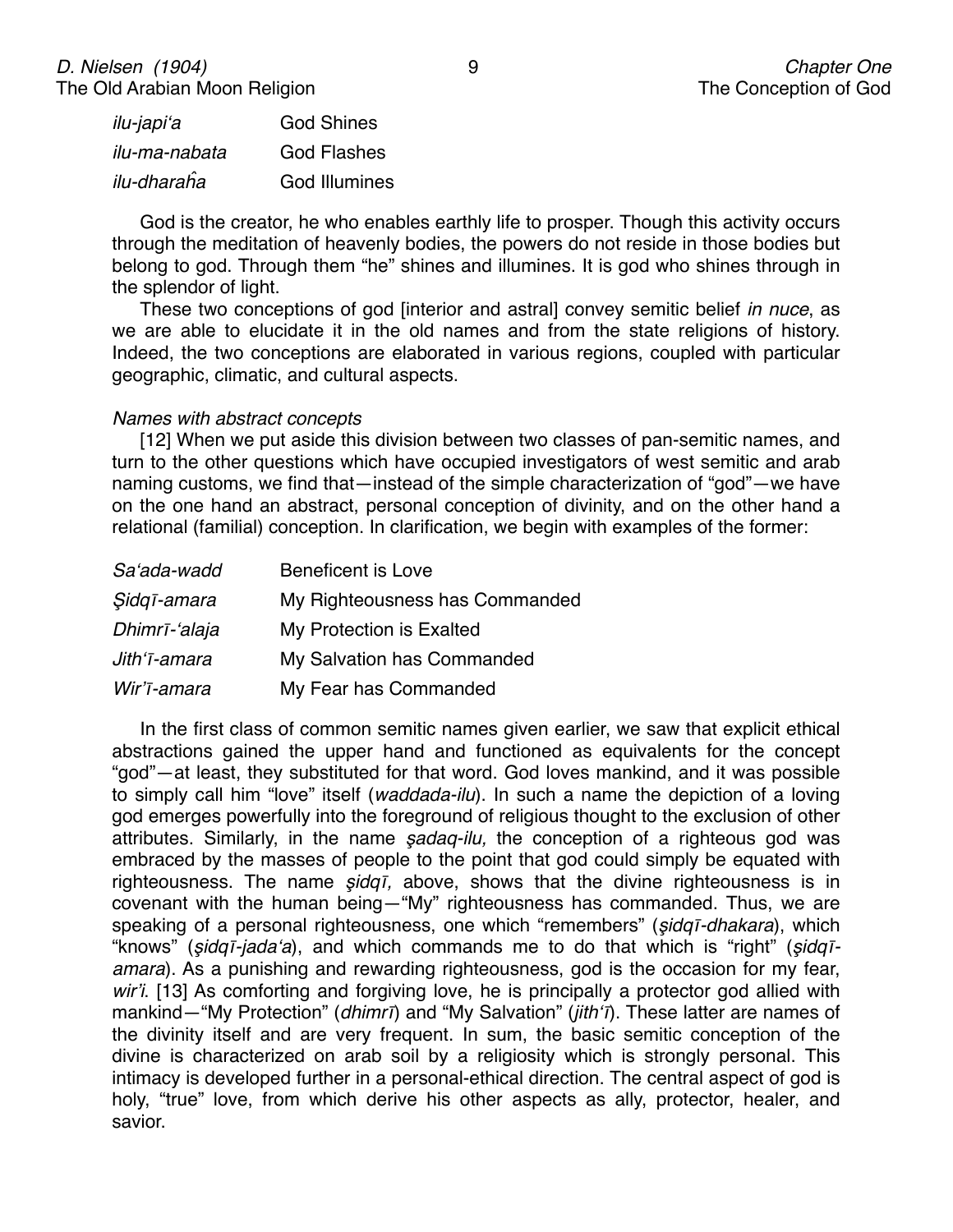*Names with near family relationships*

The inner connection between god and man takes a signal turn when, instead of abstract concepts, the name of god becomes expressed through actual familial relations:

| Ab(ī)-jathuʻa                 | (My) Father has Helped    |
|-------------------------------|---------------------------|
| Ab(ī)-dhamara                 | (My) Father has Protected |
| 'Amm(ī)-saduqa                | (My) Uncle is Righteous   |
| 'Amm( $\overline{1}$ )-jada'a | (My) Uncle is Knowing     |
| Hâl(ī)-amara                  | (My) Uncle has Commanded  |
| Dâd(ī)-kariba                 | (My) Uncle has Blessed    |
| Ah(ī)-kariba                  | (My) Brother has Blessed  |

The religious ideas conveyed by this group of names closely approximate the preceding. There is still a compassionate, loving god who cares for me. However, my protection and salvation are now in danger, and so god is ever present to me as a near relative. The names of these family relatives do not so directly arouse religious sentiment as does "father" when applied to god. Yet, we shall see that they gain an added dimension of meaning when coupled with semitic astral religion, which possessed a parallel genealogical system.

As regards the old arab names, they are encountered far and wide in the most dispersed and varied places of South Arabia, Palestine, and Syria, even as the common semitic names (above) are found throughout the semitic world.<sup>16</sup> [14] The old arab names are found, too, in great numbers as foreign imports in Babylonia, side-by-side with authentic Babylonian names. As to their religious content, it makes no difference whether ʻgod' is local or national. As with the old semitic names, the conception of god in the old arab names is ethical, personal, and even more ʻinternal.' The latter are evidenced already in inscriptions from the third millennium BCE, a period which has yielded as yet no surviving arab monuments. We must therefore use these inscriptions with caution in the investigation of religio-historical questions, until such time as excavations in the ruins of South Arabian mounds—where certainly much material awaits the archaeologist—bring more historical material to light.

On the other hand, the inscriptional names represent critical evidence of a time that has evaded closer acquaintance. They permit precise study, within the limits that a partial study can allow. Those names are forgotten witnesses to a religion of which we otherwise know very little. They are conservative relics as it were—fossils embedded in a religious stream, now visible long after the stream itself has dried up. A religion evolves, and the particulars of its ancient evolution are necessarily hidden to us. Nevertheless, the remains that do survive give us ample clues to begin exploration into the old semitic and arab religions. [15] Through personal names—and aided by other evidence—we can quite precisely delineate, for example, the fundamental Babylonian conception of divinity. This teaches us that semitic personal names are valuable and reliable indicators of semitic religion.

<span id="page-9-0"></span><sup>16</sup> See the personal names in Hommel, *Süd-arabische Chrestomathie*, 129–36; Gesenius, *Hebräisches und Chaldäisches Handwörterbuch*; Ulmer, *Die semitischen Eigennamen im Alten Testament*, Teil 1 (Leipzig, 1901).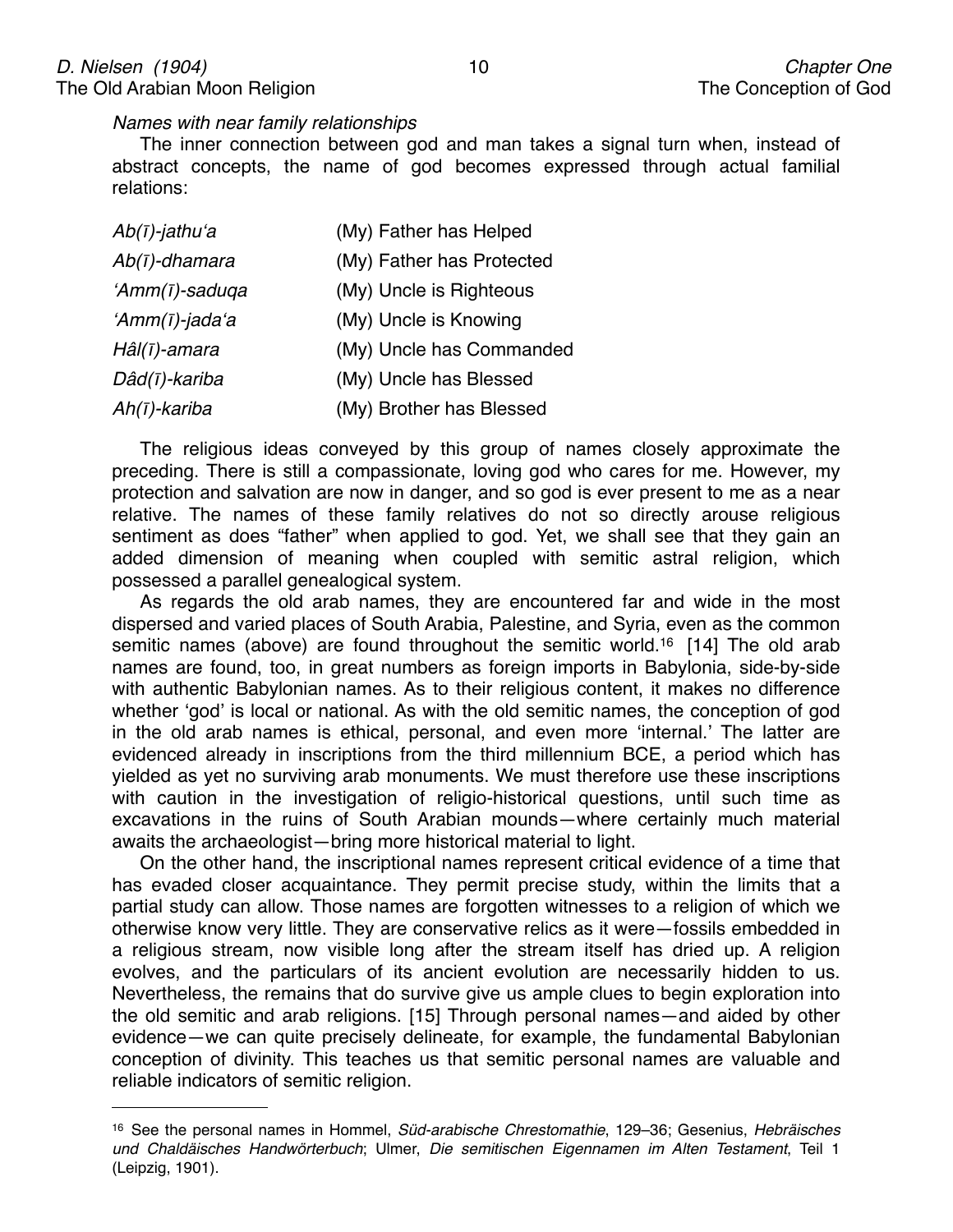#### *Babylonian personal names*

In contradistinction to the abstract arab conception of god, the Babylonian personal names reveal concrete astral divinities—most frequently Š*ama*š and *Sin*, for example:

| Ilu-Šamaš       | Sin-ilu       |
|-----------------|---------------|
| Šamaš-bani      | Sin-bani      |
| Ibni-Šamaš      | Ibni-Sin      |
| Nûr-Šamaš       | Nūr-Sin       |
| Šamaš-muballit  | Sin-muballit  |
| Imgur-Šamaš     | Imgur-Sin     |
| Šamaš-imguranni | Sin-imguranni |
| Šamaš-magir     | Sin-magir     |
| Šamaš-naşir     | Sin-naşir     |
| Idin-Šamaš      | Idin-Sin      |

The translation:

| Šamaš or Sin     |                  | is god          |
|------------------|------------------|-----------------|
| $\epsilon$       | $\pmb{\epsilon}$ | is creator      |
| $\epsilon$       | $\pmb{\epsilon}$ | made            |
| $\pmb{\epsilon}$ | $\pmb{\epsilon}$ | is the light    |
| $\epsilon$       | $\pmb{\epsilon}$ | gives life      |
| $\epsilon$       | $\pmb{\epsilon}$ | is merciful     |
| $\epsilon$       | $\pmb{\epsilon}$ | has mercy on me |
| $\epsilon$       | $\pmb{\epsilon}$ | is merciful     |
| $\epsilon$       | $\pmb{\epsilon}$ | protects        |
| $\epsilon$       | $\pmb{\epsilon}$ | gave            |

[16] Here, the astral predicates of the old semitic names have become god's names. Š*ama*š and *Sin* now represent the divinity who reveals herself/himself, namely, in the manifest astral power of the sun or the moon. God is still ever personal and ethical—for s/he is merciful, protects, is all-knowing, hears, awakens the dead, gives peace, and so on.[17](#page-10-0) Inwardly we are dealing with the same god as before. Now, however, god has two principal names, as the above examples show. The conception of divinity has become astral and dual, corresponding to the two brilliant images of god in the cosmic sky: sun

<span id="page-10-0"></span><sup>17</sup> The other examples given in the text, "among many similar" are: Š*ama*š*-ab*ū*ni*, "Š*ama*š is our Father"; *Sin-kalama-idi*, "*Sin* is all-Knowing"; *Sin-rim*ē*ni*, "*Sin* Have Mercy on Me"; Š*ama*š*-ab*ī, "Šamaš is my Father"; *Sin-*š*im*ī, "*Sin* Hear"; Š*ama*š*-re*ʻ*u, "*Š*ama*š is the Shepherd*"; Sin-mu*š*alim*, "Sin Grants Peace"; *Sin-pa*ț*ir,* "*Sin* is Savior"; Š*ama*š*-*š*ar-kitti, "*Š*ama*š is King of Righteousness"; and *Sin-muballi*ț*-m*ē*t*ū*ti,* "Sin Gives the Dead Life."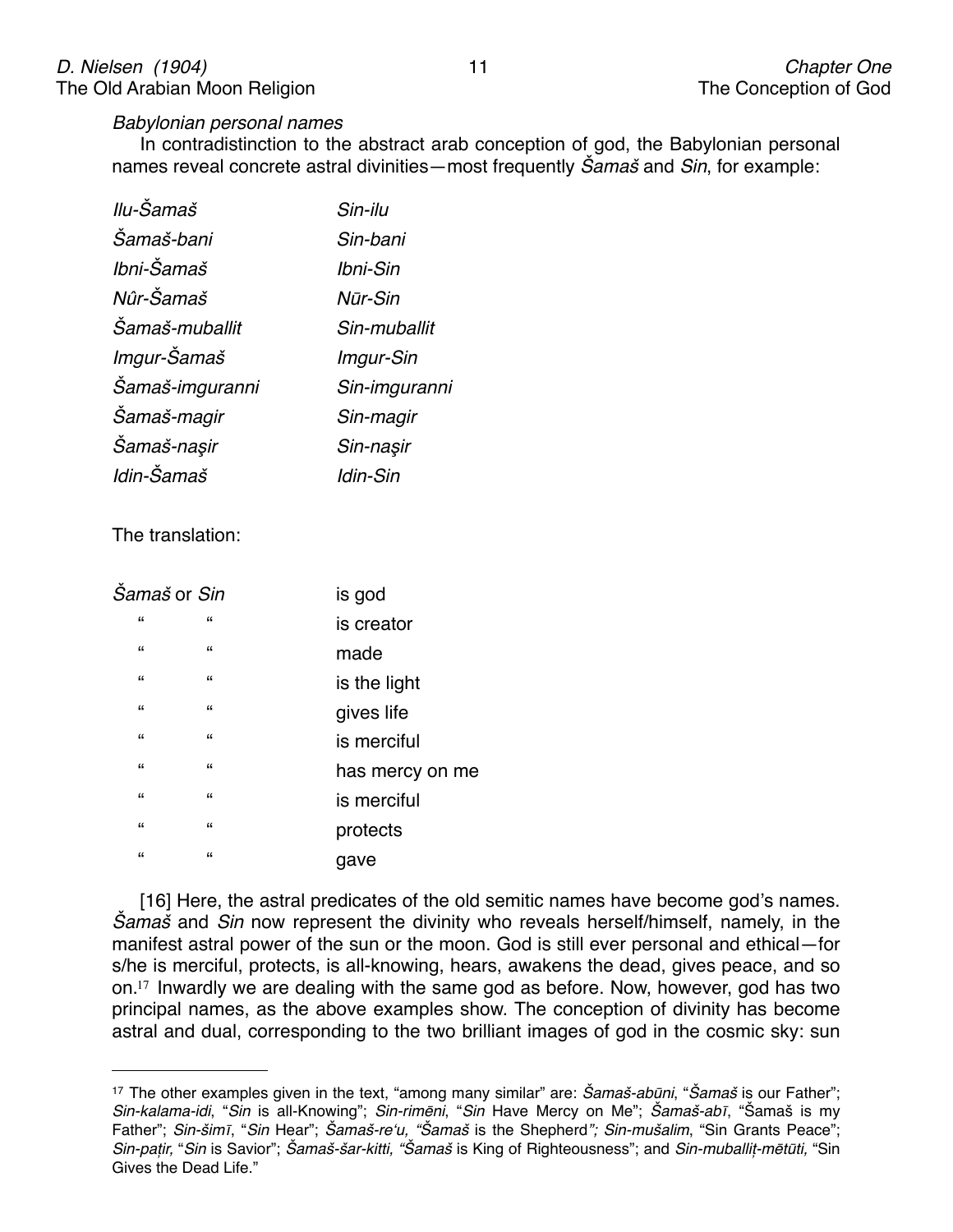and moon. A conception of the world which proceeds from god will, therefore, have recourse precisely to the outer manifestations of divinity. It knows only that which it is able to perceive, in the divine manifestations of nature and of the sky.

According to the theistic world conception which lies at the heart of the old semitic personal names, god is now s/he who gives motion to the sun and the moon. In so doing, s/he also divides the year into seasons and months, and makes the day alternate with night. Practically everything that happens on earth goes back to the operations of these two heavenly bodies. The sun, especially, conditions life on earth.

The Babylonian inscriptions go back to the third and fourth pre-Christian millennia and in many ways greatly illuminate contemporary political and religious conditions. As largely a religious development, the personal names can be studied by means of the religious monuments. [17] From them it is evident that, in Babylonian culture, the external, astral, manifestation of divinity governed all of religion and, indeed, all of life from the earliest to the latest period. God revealed himself in the heavens in various forms, and was worshipped in the lights of stars. Hence, the teaching of god was the teaching of the stars, was their forms, movements, and interactions one upon another, upon the earth, and upon people.

We have the sense in Babylonian religion that god is primarily worshipped in solar and lunar forms for, as we have seen, the earth and mankind depend especially on the sun and on the moon. In ordinary life as also in religion these two heavenly objects played the greatest roles. However, in order to understand and correctly evaluate these astral manifestations of divinity, one must keep in mind that the Babylonians and subsequent Mesopotamians worshipped neither the heavenly object nor the astral power of god, both of which are impersonal. Rather, they worshipped a personal, ethical god for whom the stars are the external manifestation. We must be on guard against viewing the sun and moon as impersonal nature-powers, for the impersonal heavenly object was never viewed as ʻgod.' Such an impression is contradicted by numerous religious monuments. As known to us, the historical religion was shot through with strong ethical prescriptions. The personal, ethical divinity is not ignored in the old semitic names. Quite the contrary, the heavenly bodies are merely considered its image.

[18] The worldview held by the Babylonian people was not an astral cult but an astral religion. The word "cult" often evokes a visible and impersonal sacred organization. However, the learned priests of Mesopotamia were not merely astronomers but in the first instance theologians. The contemporary science was not astronomy but a form of astro-theology. Of course, the emphatically outward expression of the divine conception, and the keen desire to investigate that outward expression—these left their stamp on the entire religious and spiritual fabric of life, left deep and enduring traces on man's subsequent culture, and left a rich record of personal names laden with meaning.

The striking difference between the Babylonian and Arabian religion—which at this time we can describe only rudely—certainly lies in the differing geographical, climatic, and cultural environments. Babylonian civilization was sessile and built on working the soil. As with the Nile valley, so also the extremely fertile valleys of the Tigris and Euphrates afforded man his livelihood and the prerequisites for culture. Babylon was a land of agriculturalists, Arabia a land of herders.

The outwardly demanding life of the farmer offers little luxury for inner religious meditation. On the contrary, it's unending toil depends upon the seasons, upon the ʻstars' (particularly the sun). Settlement in one place fostered development of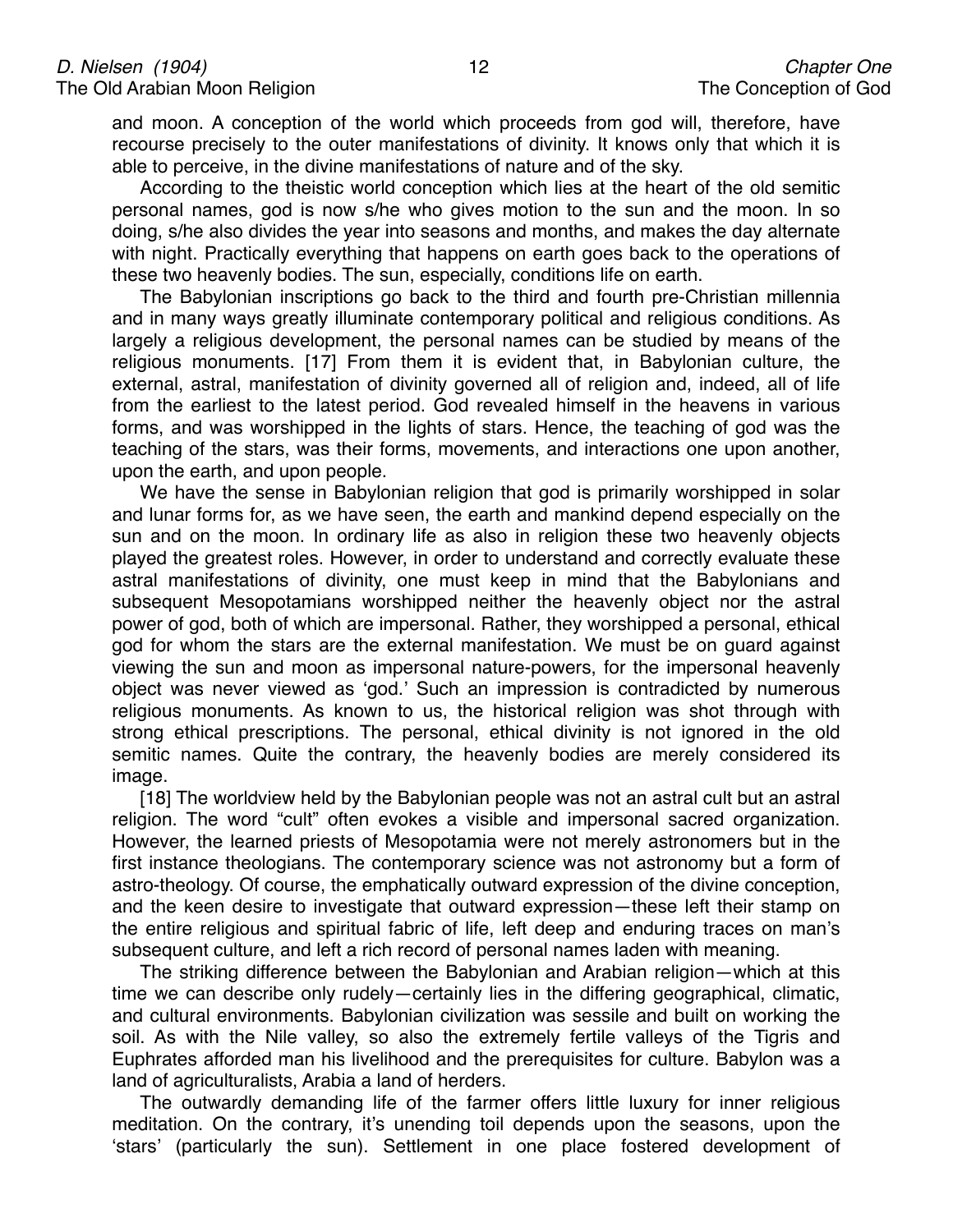astrological science[.18](#page-12-0) Unfortunately, the practical results of that science are largely buried in the ruins of Babel and Nineveh. [19] Where they lived on in the religion, we find them veiled in peculiar astro-theological terms.

Thus, Babylonian agricultural life was itself the fertile ground for religious thinking related to the heavenly bodies. Babylonia developed astrology with a zeal unmatched in later times. Its accomplishments, as we shall see, had staying power and the greatest influence on subsequent religious expression. Babylon was famously the foundation of astrology (religious astronomy) and of that star-lore which has survived even into modern times.

In contrast, the western semitic desert-steppe fostered an economy based on herding and on nomadic wandering. The solitude and leisure of the lone herder—in a largely unchanged and uncultivated environment—offered great scope for speculative reflection. This solitary and peripatetic life nourished both a contemplative nature and a religious temperament. In such a stark environment, the conception of the divine was deepened and internalized. The personal link between man and god was strengthened. From that link have arisen reformers and religions which have spread throughout the world. In the west semitic environment religion received the most sublime religious content. But we should not forget that its outward forms—the planetary manifestations of divinity and their workings—nevertheless originated in Babylonia.

#### THE SOUTH ARABIAN PANTHEON

#### *The threefold and fourfold conception of the divine*[19](#page-12-1)

Astrology focussed upon the concrete manifestations of god in the forms of the two brilliant heavenly bodies in the firmament. Nevertheless, religious development reflects a bifurcation—the sun dominated in the East and the moon in the West.

Very early on, the moon rose to a position of predominance in the Arabian religious consciousness. Perhaps at an even earlier date, the sun was similarly distinguished in Babylonia. [20] The reasons are not far to seek. Babylonia was a land of agriculturalists, Arabia a land of nomads and merchant-caravans. The moon played a corresponding role among the traveling nomads and merchants as did the sun for the farmers. After all, the extreme heat of Arabia causes one to travel mostly at night, and without the moon one travels with difficulty. Therefore the Babylonian depended on the sun, the Arabian on the moon. This dependence left a telling impression on religion. Even as the Babylonian farmers worshipped the sun in the cult cities of Larsa and Sippar, so the west-semitic nomads worshipped the moon in the holy cities of Ur, in Harran, in Syria, and (according to Hommel) in South Arabia, where the moon was the principal deity.

In the stereotypical god-lists of South Arabia we generally encounter either three or four deities. Leading the list is always ʻ*Athtar* (male)—the planet Venus. The moon

<span id="page-12-0"></span><sup>&</sup>lt;sup>18</sup> Thus, agriculture and astrology were closely related. It is no coincidence that astrology flowered in Babylonia, a region which pioneered irrigation agriculture (see next paragraph).—RS.

<span id="page-12-1"></span><sup>&</sup>lt;sup>19</sup> We shall see that the differentiation between three and four major divinities hinges upon the acknowledgement and position of Mercury. It is instructive to follow the sometimes equivocal and tentative position of this planet, often identified as the ʻhidden' Son of God in the various religious systems. (See n. 21 below.)—RS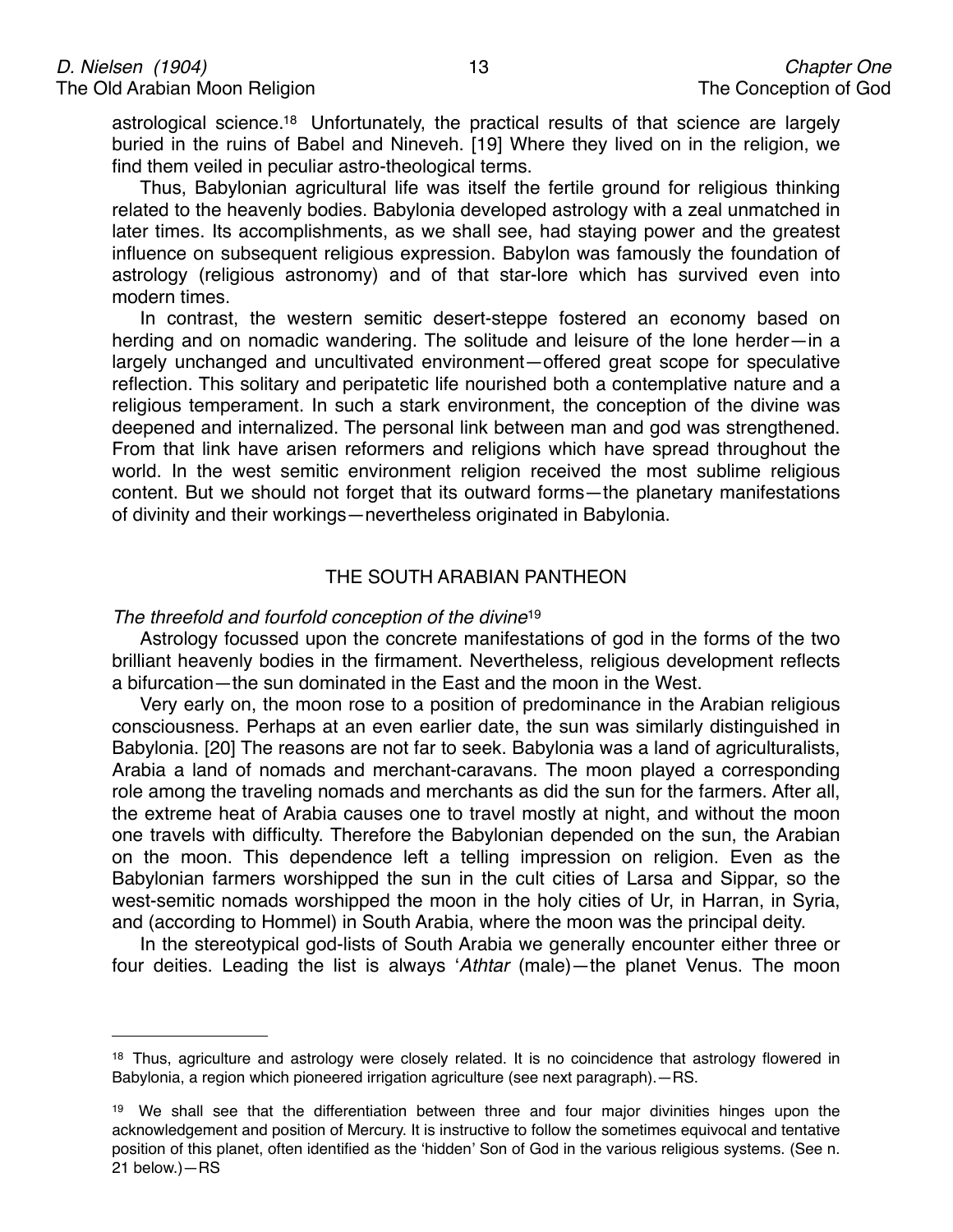(male) is in second place under a variety of names[.20](#page-13-0) Lastly we encounter Š*ams* (female)—the sun.

In the hadramautic, Qatabanian, and minaean addresses to the gods we find a fourth deity—Mercury. [21](#page-13-1) In sum, while the moon was not the only outward form of the deity in South Arabia, it appears to have been the astral symbol of the highest god. Subordinated to him were other astral deities.

[21] Thus, while polytheism in Babylon was bound up with the seven wandering heavenly bodies (sun, moon, Venus, Mercury, Mars, Jupiter, and Saturn), in South Arabia the astral conception of the divine was typically either threefold or fourfold—with moon, sun, and Venus (Mercury) as principal divine symbols. Because the various genus-determinatives were carried through with great faithfulness in the inscriptions,<sup>22</sup> the suspicion is strong that—as in the Babylonian solar religion—so also in Arabian lunar religion the astral divinities were placed in genealogical relation, namely, as father, mother (daughter) and son.

#### *Masculine moon and feminine sun*

Since the sun is universally feminine in moon-religions and is the only feminine divinity in the typical South Arabian pantheon, she is the divine mother. This conforms to the religious conception in the northern Mesopotamian city of Harran.[23](#page-13-3) According to Zimmer[n24](#page-13-4) the Harranian moon-god *Sin* had a spouse, the "queen" Š*arratu* (evidently

Nevertheless, most scholars identify *Nkr*ĥ with the sun itself, not with Mercury. Interesting parallels exist between the cult of *Nkr*ĥ and later Christianity, especially regarding sacrifice, the sacred meal, and healing. *Nkr*ĥ was the patron god of the Minaean state and his cult was characterized by a grand sacrifice, as well as a sacred meal "to which infirm or dying people came seeking cures or deliverance from suffering." (Breton 138)—RS

<span id="page-13-2"></span><sup>22</sup> *-dh*ū*, -s*ū*, -h*ū *or dhat, -s*ā*, -h*ā*.*

<span id="page-13-0"></span><sup>20</sup> The moon god was variously named " ʻAlmaqah, ʻIlmaqah, or Ilumquh in Saba. He was the national deity there; in Ma'in and ʻAusan he was known by the name *Wadd*, in Qataban he was ʻ*Amm*, and in Hadramaut, *Sin*." (Schippmann 91)—RS

<span id="page-13-1"></span><sup>21</sup> According to Hommel, the hadramautic Ĥ*aul* (Heb. Ĥō*l*) and the Qatabanian *Anbai* (Babylonian *Nabiu/ Nabu*) signify Mercury. He is inclined to the opinion that the minaean *Nkr*ĥ earlier equated to Mercury (*an-Kari*ĥ), later to Saturn (*Nakru*ĥ*,* Bab*. Makr*ū).

The identification of *Nkr*ĥ with Mercury may prove of significance. Being the planet closest to the sun, Mercury is rarely seen in the sky, ʻhidden' as it were in the sun. In ancient Arabian religion Mercury was quintessentially the planet of ʻhidden' knowledge. Being so close to the sun, it was the "Son of God" (below, pp. 21, 45).

<span id="page-13-3"></span><sup>&</sup>lt;sup>23</sup> The heterodox religion of Harran was already well known in antiquity. It became a major factor in history with the accession of Nabonidus to the Babylonian throne (556 BCE). This king, as is well known, confounded his contemporaries (and future historians) by ostensibly rebuking the dominant priesthood of the solar god, Marduk, abandoning Babylon for a decade, and establishing his residence in an Arabian center of the moon religion (Tayma). The subsequent overthrow of Nabonidus was aided not only by the Marduk priesthood, but also by Jewish aristocratic exiles in Babylon who called their new Persian liberator, Cyrus, "messiah." The latter, of course, famously freed those exiles from bondage and allowed them to return to Jerusalem. Harran would later prove pivotal in the religion of the so-called Sabiansfollowers of John the Baptist, otherwise known as "Mandeans" (Chwolsohn 182).—RS

<span id="page-13-4"></span><sup>24</sup> Zimmern, H. *Religion und Sprache.* Berlin: Reuther & Reichard, 1903:363.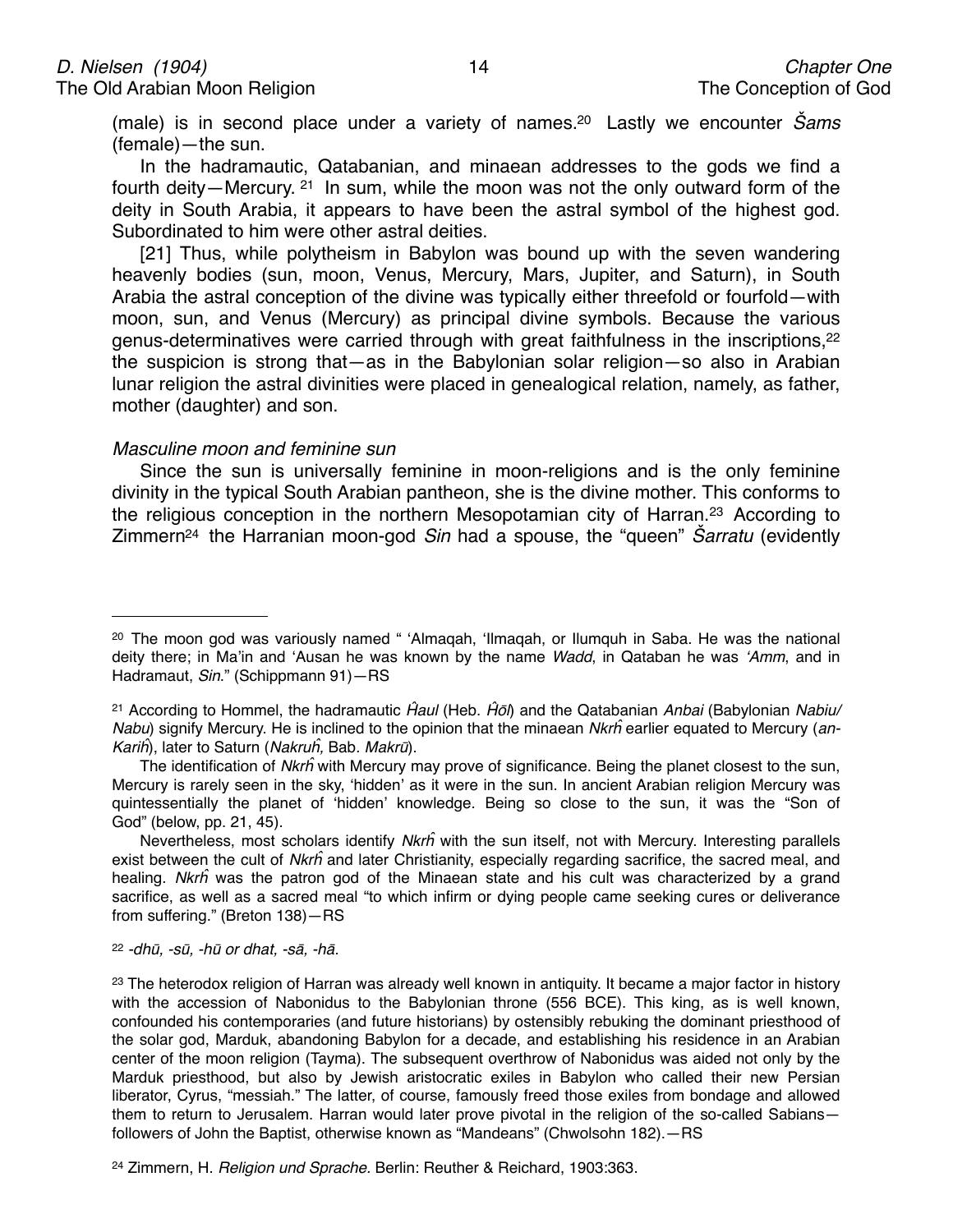the female sun), as well as two children: a daughter *I*š*tar* (Venus[\)25](#page-14-0) and a son *Nusku* (Mercury). In Sippar, father-sun Š*ama*š had a "bride" *kall*ā*tu,* namely *Aja* (the female moon, according to Hommel), and two constant companions: *Kettu* (feminine) and *M*ēš*aru* (masculine)—considered his children by Zimmern. The latter are apparently Venus and Mercury. Since Venus is the daughter, Mercury is the "Son of God" in Babylonian religion.

[P. 22] Elsewhere in astral religion, the Moon, Sun, Venus, and Mercury are conceived as a family of four members. A similar view seems to underlie the South Arabian religious conception. Nevertheless, this is not always obvious, for in Arabia we have only one feminine divinity, and in the Minaean and Sabaen systems Mercury has apparently been eliminated and the four divinities have become three:

## Father = Moon Mother = Sun Daughter = Venus [Son = Mercury --> Eliminated?]  $26$

We are here confronted with a curiosity: the two goddesses (mother and daughter) have merged, resulting in an astral displacement. Both female divinities are now subsumed in the sun. Venus is not feminine, as before, but masculine. Mercury has been eliminated. In genealogical terms, the sun is both mother and daughter, while the two male bodies [moon and Venus] are father and son.

## THE BABYLONIAN PANTHEON<sup>27</sup>

Babylonian religion offers surprising analogies to the trinity described above. Though the astral conception of divinity was typically sevenfold, the sun, moon, and Venus were in practice the principal divinities of Babylon. From earliest times we encounter the triple symbol for this trinity on cylinder rings, royal statues, and on the so-called boundary stones, where contracts usually include an oath appealing to the threefold divinity. [23] In this trinity Venus is always female. The other two deities are male and designate the father and the son. A certain development is here detectable, for in Babylonian religion *Ishtar* is the actual goddess—now with the dual nature of daughter and mother (analogous to the feminine sun in South Arabia). Mercury does not actually appear in the Babylonian trinity. Instead, one of the two principal planetary bodies [i.e. sun or moon] takes its place as ʻSon of God.'

In order to understand this unique religious development, we must shed further light on the relations between the aforementioned four divinities. The Babylonian designations "father," "mother," "daughter," and "son" for the sun, moon, Venus, and

<span id="page-14-0"></span><sup>25</sup> If Zimmern is correct, then we have a difference between Harranian religion and that of South Arabia: in the northern locale Venus (*Ishtar*) is female. In the southern he (ʻ*Athtar*) is male.

<span id="page-14-1"></span><sup>26</sup> The elimination of Mercury in minaean and sabaean religion is conjectural. See n. 21, above.—RS

<span id="page-14-2"></span><sup>&</sup>lt;sup>27</sup> In this sometimes complicated section, Nielsen presents the "reversal" that took place in the Arabian moon religions whereby the male sun became female mother-daughter, and the female moon became male father. For clarity, an Appendix has been added, in which some of the more important pantheons are set forth.—RS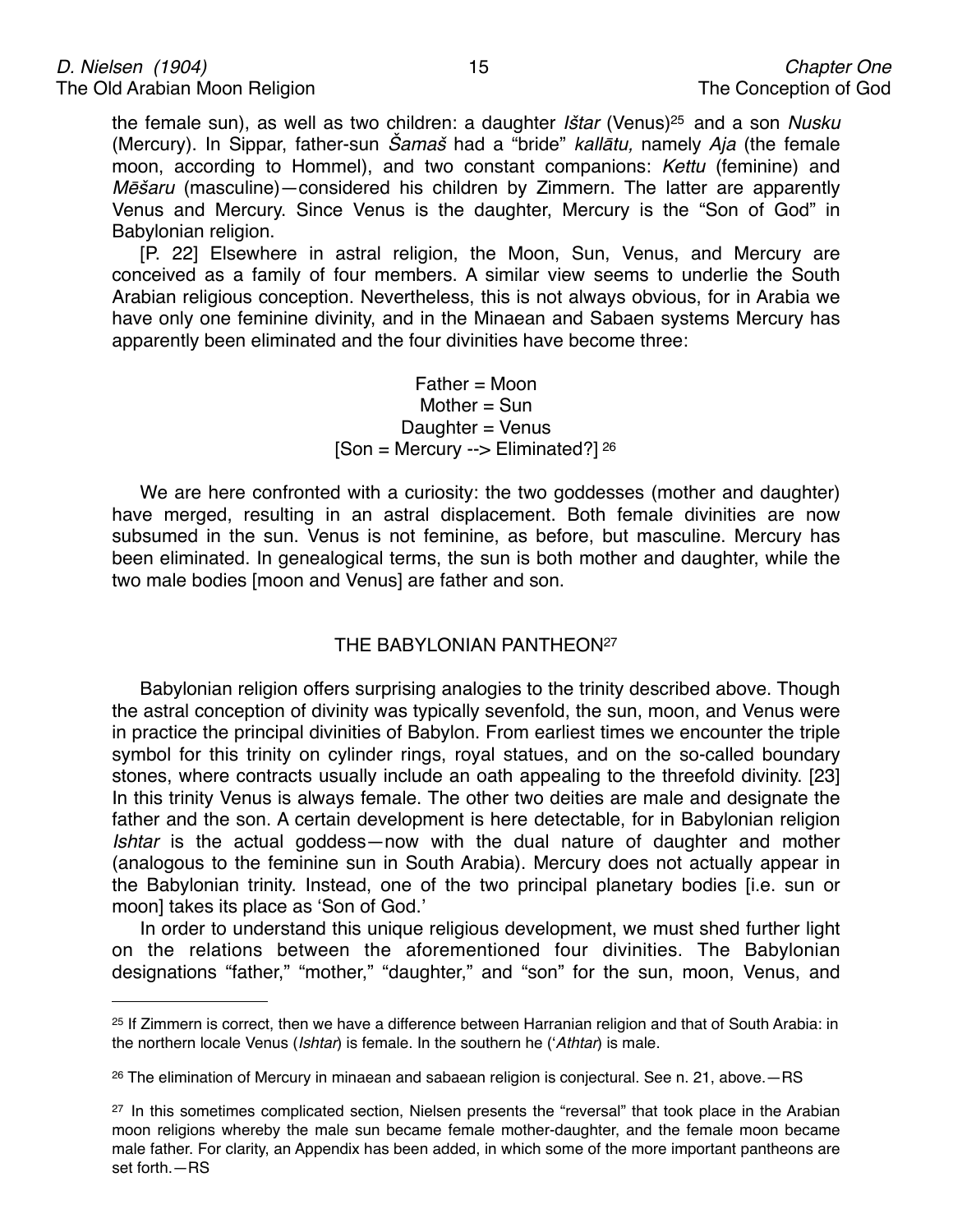Mercury correspond to the ancient astronomical understanding—based not only on empirical observations, but also on a unified, speculative conception of the world of matter and spirit.

The largest heavenly body and the visible center of of the synodical planetary orbits, the sun was the principal manifestation of the divine and, as such, certainly the starting point of empirical and speculative astronomy. God is the father of the individual, and as the sun he is the father of the world. The earth is illumined by the his infinite solar light. The sun is the visible center of the various planetary orbits and, as such, is the logical center of the world.

[24] Thus, through belief in the great sun god, the Babylonians embraced a heavenly origin for the earth. Their astronomical conception was heliocentric. It was not the earth, as one might think, which had created the sun and the other heavenly bodies. Rather, in the Babylonian account of creation it is the sun *Marduk* who creates the earth, the planets, and the stars. The moon *Ai* is the creator's spouse, that is, the divine mother. As such the moon has roughly the same stature as the sun, Yet, in many ways she was subordinate (e.g., she receives her light from the sun; her synodical orbit depends upon the sun, etc). The moon, as wife, was indeed helpful to the male sun in the creation the world came about through these two great heavenly bodies. In this sense, Babylonian cosmogony is somewhat analogous to human procreation.[28](#page-15-0)

The two inner planets, Mercury and Venus, faithfully accompany the sun not only on his daily course through the sky but also on his annual journey. Yet, as free-standing heavenly bodies, they have their own motions. [25] Like the moon, Mercury and Venus borrow their light from the sun which, due to its greater mass, is at the center of their orbits. These two planets are hidden for long periods in the immense light of the nearby sun. Thus they form—together with the sun—a luminous astral unity. Only occasionally do they emerge from concealment to appear as free-standing heavenly bodies. At those times the solar unity has become a solar trinity.

Unlike the moon, the sun-god is neither ever-changing nor subject to phases. Rather, he reveals himself as one or as three—in simple or tripartite form—depending on whether his satellites are visible or not. Those satellites appear to emerge from the sun and to return to him. They accompany the sun, never straying far away. Thus, they are special ʻchildren' of god. Even as the four largest moons of Jupiter—known to the ancients—were called the "four hounds of Marduk," so the two faithful companions of the sun, Mercury and Venus, were his offspring. But they were even more. Because these heavenly bodies appear to emerge from the sun, it was supposed that they did so also at the beginning of time. In other words, they were solar ʻemanations,' born of their father—even as the modern scientists who follow Laplace aver. [26] In certain places the cuneiform texts reveal that Nirgal, Marduk, and Ninib (that is, Mars, Jupiter, and Saturn) were originally sun gods. We are faced with the proposition that all the gods "were once in Marduk, the god of light"—that is, they were in the sun. We may rephrase this conception:

<span id="page-15-0"></span><sup>28</sup> Compare the male and female Dyas [= Zeus, Dyaus] at the beginning of the creation account. *Apsu* is the engendering father, *Tiamat* the bearing mother. Cf. *Lahmu* and *Lahamu, Ansar* and *Kisar*. (*Enuma Eli*š tablets I–IV. Jensen: K/B. VI.1. Pp. 2–31). Furthermore, consider the Babylonian myth of creation according to Berossus: "When Bel [surely the male sun] came, he split his wife in two. Out of one half of her body he made the earth, out of the other half the sky."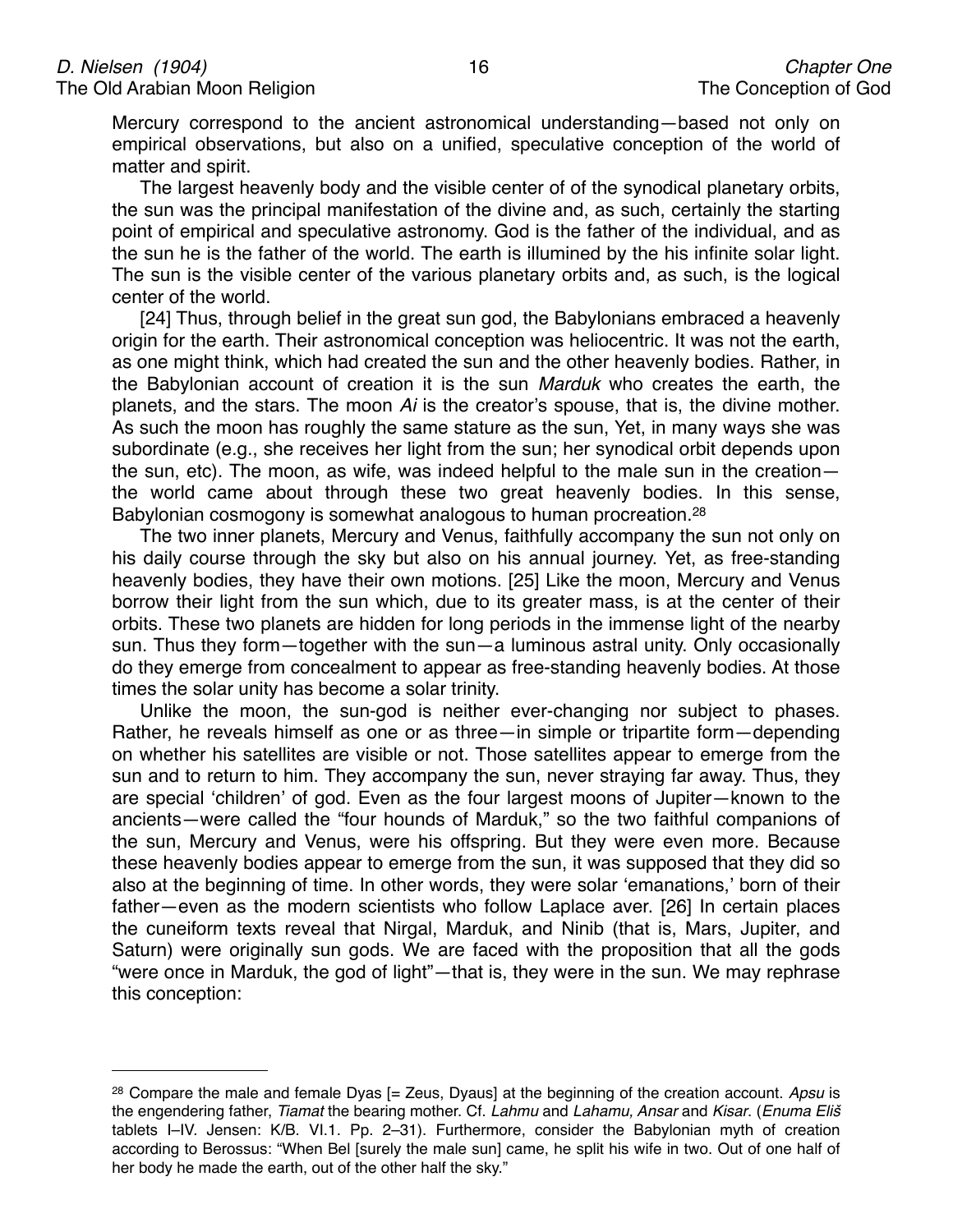In religion only one god exists. From him all originates. When we look up at the heavens, all the planets first came out of the sun.

Religious motives apparently brought about this cosmic view in theology, for the entire astral scheme of Babylonia was a compromise between, on the one hand, an inner, simple concept of the divine and, on the other hand, the obvious complexity of nature and of god's manifestation in it. The heliocentric conception of Copernicus, with the earth as merely one more planet revolving about the sun, would surely have been received with joy by the ancient Babylonian priests.

This astronomical conception had further ramifications in solar religion. Anyone could see that god was never alone in the sky but was always accompanied by two servant beings. Though these often formed a mysterious unity with the sun, at certain times they presented themselves in the heavens as independent deities. [27] Since these ʻchildren' were two in number, it was only natural that they would be conceived as son and daughter. Mercury, god's son, appears only very rarely to man and generally keeps himself hidden in the father. As a result, in Babylonian theology Mercury has no independent divine characteristics. He is called *Nabi*'*u*, "Prophet" or "Revealer" namely, of the will of the father. As revealer, Mercury is the scribe (*tup*š*arru*) who writes upon the tablets of destiny[.29](#page-16-0) Congruent with his astral position as Son of God, Mercury was unmarried and usually conceived of as a young man.

A similar situation obtains with the Daughter of God, Venus, who also lacks independent characteristics. Like her brother Mercury, she is called "Revealer," *Dilbat*. However, there is one great difference between sister and brother. Venus has a much more pronounced astral appearance in the sky—where Mercury is retiring, almost hidden, Venus is brilliant.<sup>[30](#page-16-1)</sup> This is also apparent in religio-historical development. Where the sister takes the foreground, the brother is, as it were, entirely eclipsed by her.

In sum, a simple conception became fourfold as regards the external manifestation of the divine. The belief in one god ensured that the schema had unity. In fact, such a belief cannot admit dual sources of existence—in the form of dual creator planets or dual creator gods. [28] Unlike other peoples, the Babylonians were not content that the moon simply be female and bring forth the world in cooperation with the male sun, in a sort of theogony or cosmogony. In other words, it was not possible that the moon, as a female deity, merely assume a subordinate or withdrawn position. In the last analysis, the moon needed to have its source also in the sun, needed to have once been within the body of the sun. It was necessary that the mother of god's sons also be god's own daughter. We can measure the strength of this conception by observing the energy and consistency with which it was carried through. It must have been very strong, for already at a very early stage in semitic religion the divine mother has fully fused with divine daughter, and the virgin daughter has become mother.

<span id="page-16-0"></span><sup>&</sup>lt;sup>29</sup> Compare the Egyptian divine scribe, Thoth (the Greek Hermes), "god of the moon and messages and writing" (B. Copenhaver, *Hermetica*, 1992:xiii). Thoth was often identified with the heart—which, according to the ancient Egyptians, is the seat of intelligence. Thoth was also related to the *logos* of Plato and to the ʻmind' of god (E. Budge, *The Gods of the Egyptians*, 1904, vol. I:407). Manetho considered Thoth to be "the first Hermes" (Copenhaver, *op.cit*, xv). The Romans, in turn, identified Hermes with Mercury.—RS

<span id="page-16-1"></span><sup>30</sup> Venus is the brilliant Morning Star, and the equally brilliant Evening Star. Venus is the only planet bright enough to cast a noticeable shadow on the earth.—RS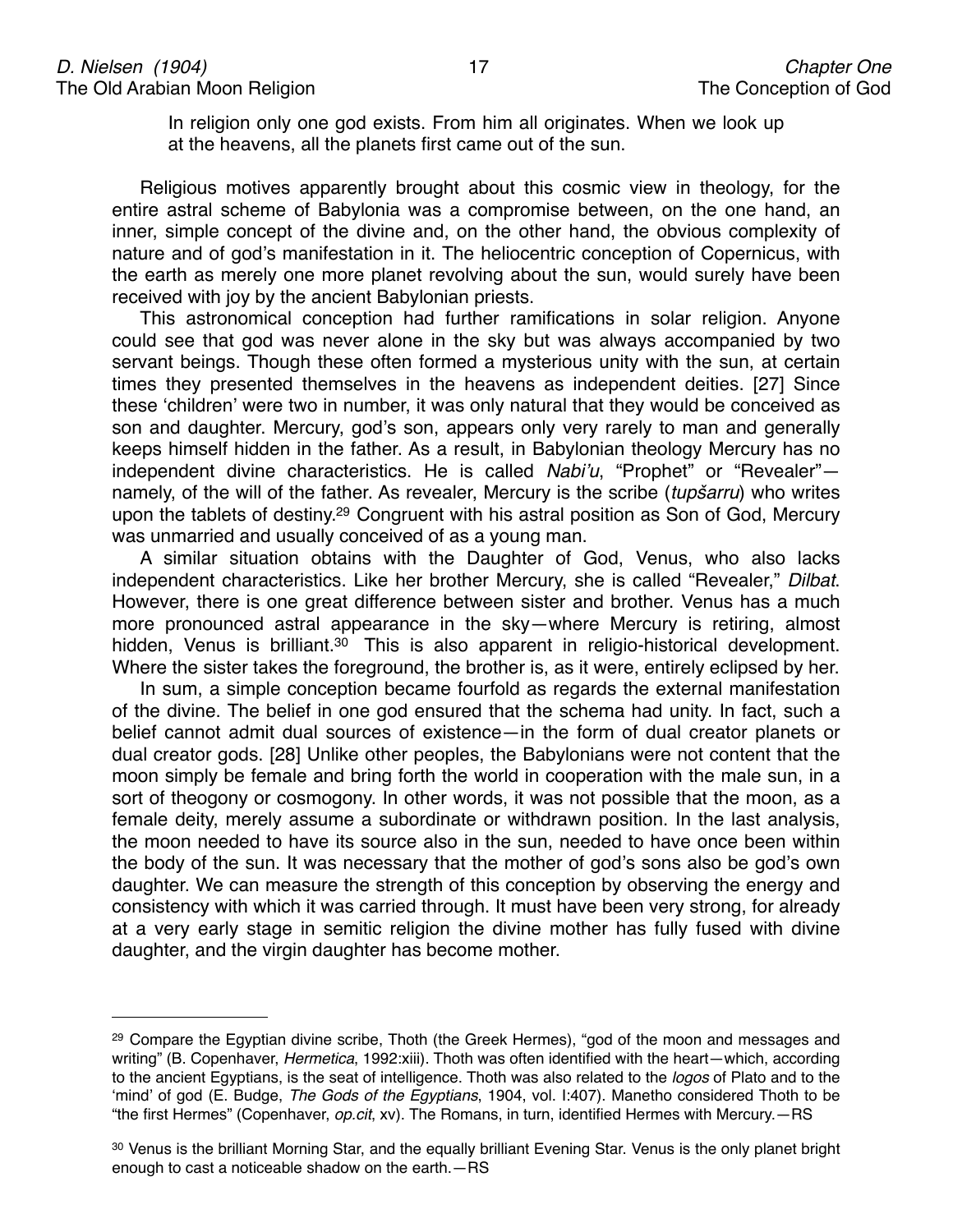Accordingly, in the Babylonian creation account, the sun god brings forth the moon.<sup>31</sup> In solar religions, whenever the moon is female she is always simultaneously daughter and wife of god.

In selenocentric religions, on the other hand, sun and moon exchange roles—the sun is female, daughter of the male lunar deity. Impregnated by the moon, the sun then becomes the mother of god's children. In the South Arabian lunar religion the sun, surprisingly, represents the only female deity. [29] The dual roles of mother and daughter are merged, localized as a mysterious godhead within the female sun. The historical unification of both deities brings with it an astral displacement. The place vacated by the female Venus is opened up for one deity. Into this ʻfree place,' as it were, the minaeans and sabaeans placed the ʻSon of God.' For them, Venus is now the brilliant male, ʻ*Athtar* (elsewhere Venus is female). No room was left for Mercury—the original, ʻhidden' Son of God—who disappears from the pantheon.

 [29] Thus, the Son of God is sometimes Mercury, sometimes Venus. As Mercury, god's Son rarely shows himself openly. Mercury is hidden in the Father and forms an astral unity with him. As ʻVenus,' however, the Son of God shines with great brilliance in the sky, and shows himself especially as the evening star at twilight. In these cases, the female also shines splendidly in the dual role of divine daughter and lifegiving Mother the sun herself.

In South Arabia, the Sun (Š*ams*) was both mother and daughter, while in Babylon Venus (*I*š*tar*) was mother and daughter—and, practically speaking, the only female divinity. Though one might speculate that Venus was originally a virgin, she is nevertheless the goddess of sexual love and of fertility—wife and ʻmother,' *ummu*. [30] She is ʻthe merciful mother of mankind,' ʻthe creator of humans,' the creator of gods,' and especially the mother of the Son of God—shown in numerous Ishtar depictions as the goddess suckling a child at her breast. The name she most often bears is *Belit-ile*. This shows, as Zimmern writes, that her role as mother-goddess was borrowed from *Belit*, the spouse of Bel of Nippur.<sup>32</sup>

The spouse of the Babylonian *Bel* is the female moon. In moon religions there is a reversal: the moon god (*Ea*) is male, and his spouse is to be found in the (female) sun. In Babylon the "mother goddess" (*Ishtar* ) was localized in the planet Venus. So, the daughter Venus becomes mother. In South Arabia, however, the mother sun became also daughter[.33](#page-17-2) In Babylon as elsewhere the moon was certainly originally venerated as the divine mother, and Venus as the divine daughter. According to South Arabian analogies both goddesses were combined into one planet, represented as the "bride" Venus.

In Babylon, as the concept of mother goddess emancipated itself from the moon and became localized in Venus. In a parallel development Mercury became excluded from the official trinity of sun, moon, and Venus. [31] The moon took Mercury's place as the manifestation of the ʻson of god' under the name Sin, a masculine divinity who becomes identified with the son of Bel. This otherwise quite incomprehensible fact is analogous to

<span id="page-17-0"></span><sup>31</sup> *Enuma Eli*š, tablet 5:12–18.

<span id="page-17-1"></span><sup>32</sup> Damkina, the spouse of Ea, is another Babylonian mother-goddesses patterned after *Belit-ile*.

<span id="page-17-2"></span><sup>33</sup> Hommel sees in *Aja* [*Ai*] the female lunar "bride" of the sun-god *Shamash*. Jensen identifies *Aja* with Venus. Both may be correct.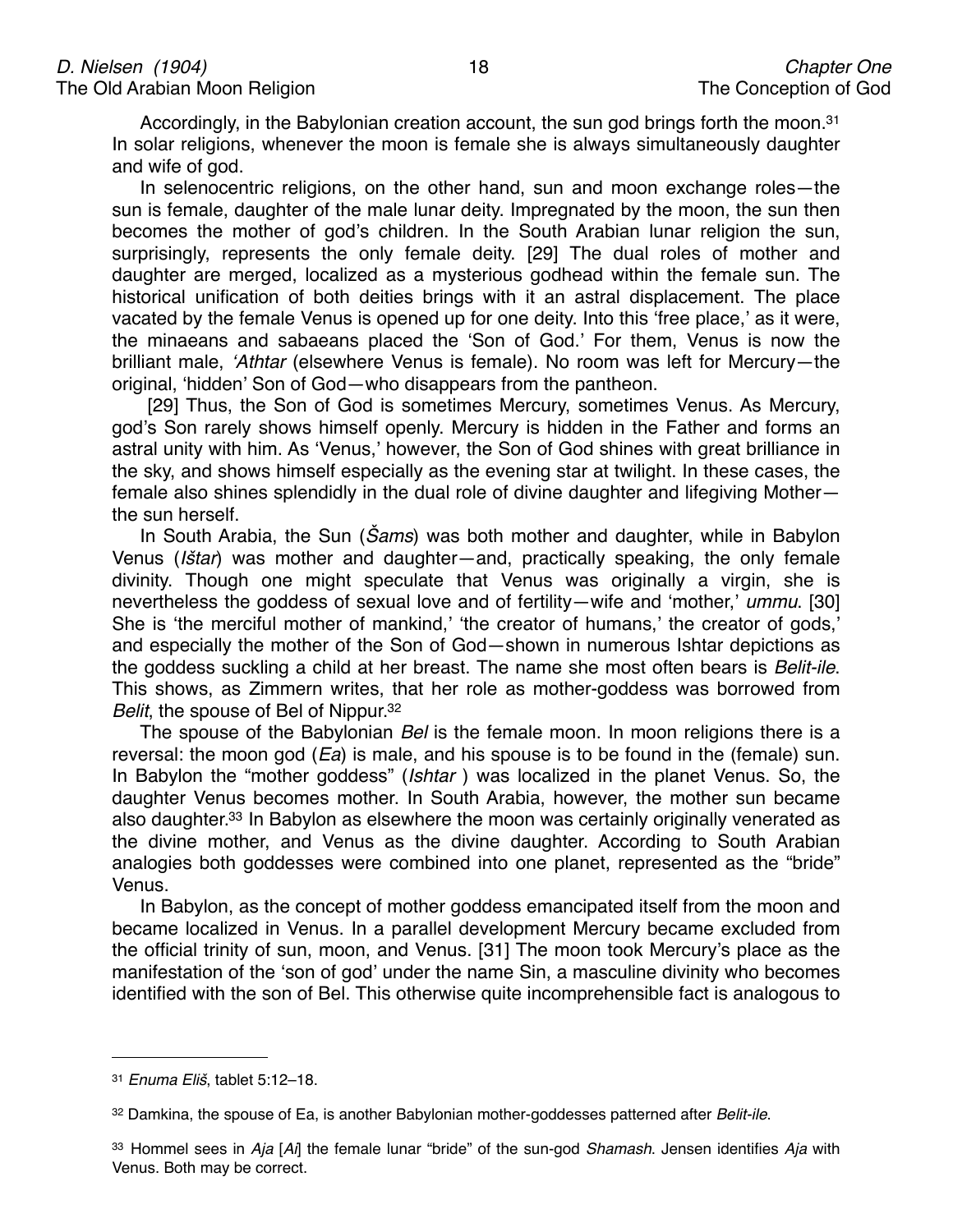the South Arabian veneration of the son [*Athtar*] in what was originally a female heavenly body [Venus].

#### *Hidden for three days*

In Babylonia, the son of god in the guise of the moon is hidden for three days each month. [Those are the three days before each new moon. During that dark and particularly sacred time, the son of god was considered ʻhome,'] hidden within his solar father's dwelling. At other times, he [the moon] is ever visible in the sky-that is, when the father [the sun] is absent, namely, at night.

 It is clear that the lunar ʻson' stood in the greatest esteem in Babylon, so much so that he reached almost equal rank with the father. This is evident from Babylonian personal names. Certainly, the moon had a much greater presence in religious feeling than did Mercury, just as the moon far exceeds Mercury in relative size, brilliance, and splendor.

This peculiar trajectory of religious thought leads us to the conclusion that the two originally subordinate and marginal ʻchildren' of god eventually won the upper hand. The notion of god as father of mankind and of the entire creation was pushed into the background. The motivating impulse for this trajectory was apparently the very notion of god as ʻfather.' The virgin became mother (*Shamash* or *Ishtar*). She gave birth to a male child (ʻ*Athtar* or *Sin*) who was to become an imposing divinity of equal importance with the father, the moon, and the sun.

Whether one agrees with Hommel that the moon-religion originated in Arabia, or with Zimmern that it was originally indigenous to Babylonia, the fact is that this religion was widespread in Babylonia from the earliest times. [32] It was first concentrated in the cult center of Ur on the west bank of the Euphrates, where the moon was the father, Venus and Mercury were daughter and son respectively. The moon religion was also anciently found in Harran in Northern Mesopotamia[.34](#page-18-0)

In Babylonian theology, on the other hand, we encounter two systems, one which may be characterized as lunar, the other as solar. In both the sun has a distinguished place. In the Babylonian lunar schema, the moon *Sin* is father, the sun *Shamash* is the son of god, and Venus (*Ishtar*) is daughter. In the Babylonian solar religion, on the other hand, the sun *Shamash* is father, the moon is daughter, and Mercury (*Nabu*) is son of god. The sun-religion had it main centers east of the Euphrates.

#### *The victorious sun*

[32] Furthermore, the sun religion comes strongly to the fore only later, with the Hammurabi dynasty of Babylon—at least as can be determined from the official state religions of history.<sup>35</sup> Earlier, Mesopotamian religion was lunar. If we may label the moon-religion ʻarabian,' then we may point to the arabian origin of Babylonian religion,

<span id="page-18-0"></span><sup>&</sup>lt;sup>34</sup> Note that in the moon religion of Ur and Harran, the sun is not distinguished at all. This would cause enduring conflict with the dominant solar religion of Babylonia, that of Marduk. This conflict came to a head in the sixth century, during the reign of Nabonidus, king of Babylon yet champion of the moon god. —RS

<span id="page-18-1"></span><sup>35</sup> Principally on linguistic grounds, it has been suggested that Hammurabi's origin was West Semitic or Arab.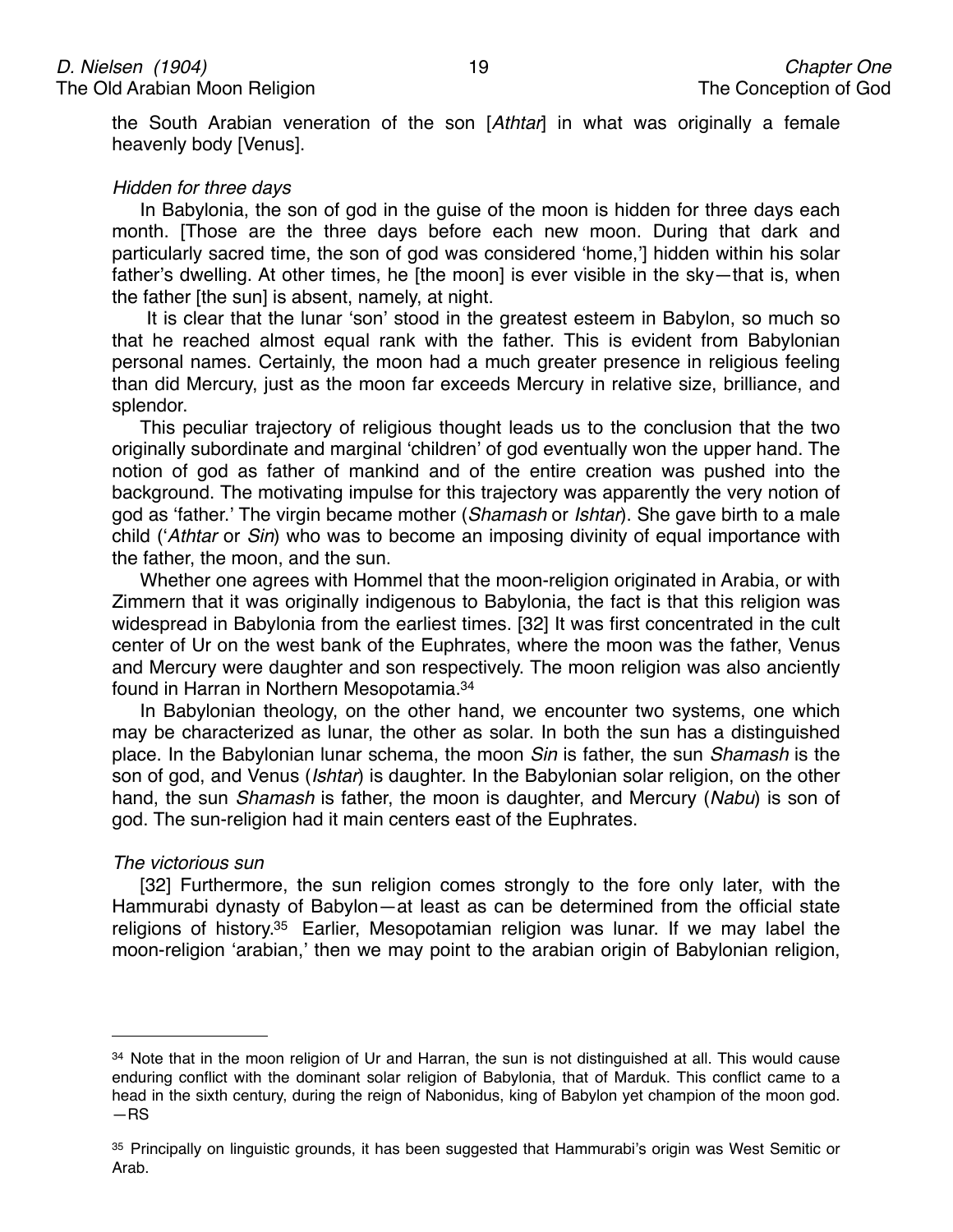for arabian religion clearly was lunar. This, however, was eventually overshadowed by the Babylonian sun religion[.36](#page-19-0)

Babylonian religion was originally lunar, with the moon as father and the sun as his male offspring. That offspring—in the outer manifestation of the solar orb—must have played an inordinately important role, particularly on Babylonian soil, for the sun (assimilated to Marduk) displaces the moon god Ea and is subsequently worshipped to the most extravagant degree[.37](#page-19-1)

Marduk took over all of Mercury's functions. These included the status of son of god, revealer, prophet, advocate, and mediator for mankind to the divine. The sun was the creator, Shamash. As the new *de facto* solar Babylonian divinity, Marduk receives appellatives such as "World creator," "King of heaven and earth," "King of kings," and so on[.38](#page-19-2) Despite the fact that, technically, he is only the son of god, Marduk plays a role greater even than that of the father himself. In short, he is the actual ʻgod.'[39](#page-19-3)

#### THE MOON RELIGIONS

#### *The son of god* **[40](#page-19-4)**

In the Levantine areas long preceding Christianity, the principal deity eventually became not the father but the son. The emphatic veneration of the first-born male ("sonworship") can be satisfactorily explained only through new relationships. After all, the son of god—regardless by what epithets he is known—can never officially become the lord of his own divine ʻhome'—that distinction belongs to the father. Yet Marduk was lord in practice. This reveals a strong henotheistic tendency found throughout Semitic astral religion. That tendency is the germinating agent which produced the old personal names and which apparently lies at the heart of all stellar religion. For, although the astral system led formally to a trinity of gods, in practical life ʻgod' was venerated either

<span id="page-19-0"></span><sup>&</sup>lt;sup>36</sup> Thus, the religion of Mesopotamia in the third millennium BCE was lunar, inspired by arabian prototypes. According to the author, the religion of Sumer and of Akkad (Sargon) was lunar. A solar revolution in the time of Hammurabi led to the dominance of the sun god Marduk. The great conflict down through the ages in Mesopotamia—and perhaps throughout the Levant—was henceforth between the old lunar and the new solar religions, between west and east.—RS

<span id="page-19-1"></span> $37$  Thus the son defeats the father, a universal battle known since primordial times. $-RS$ 

<span id="page-19-2"></span><sup>38</sup> All these epithets are later assimilated to the Christian "Jesus"—the "Son of God," "World creator," "King of heaven and earth," and "King of kings." Like Marduk, Jesus is fundamentally a solar sky god.

<span id="page-19-3"></span><sup>39</sup> So also in the Christian religion, Jesus overshadows the father. Marduk's name, AMAR.UTU, means "Son of the Sun," but this only reflects the solar preference of post-Hammurabi Babylonia. There was also the tradition—a holdover from the prior lunar religion—that Marduk was in fact the son of the moon-god (father) Ea. In either case—as son of the sun or son of the moon—Marduk was son of the father, that is, the Son of God.—RS

<span id="page-19-4"></span><sup>40</sup> Special care must be exercised in the following paragraphs to differentiate the homonyms "son" and "sun." The numerous roles and names assigned to various divinities need not detain the reader. The principles, as we have seen in the prior section, were few and familial: father, mother, son, daughter, and uncle. To these were added the empirical observations of sky and planets, especially the principle of light (day) and darkness (night), brilliance (sun, moon, Venus) and hiddenness (Mercury).—RS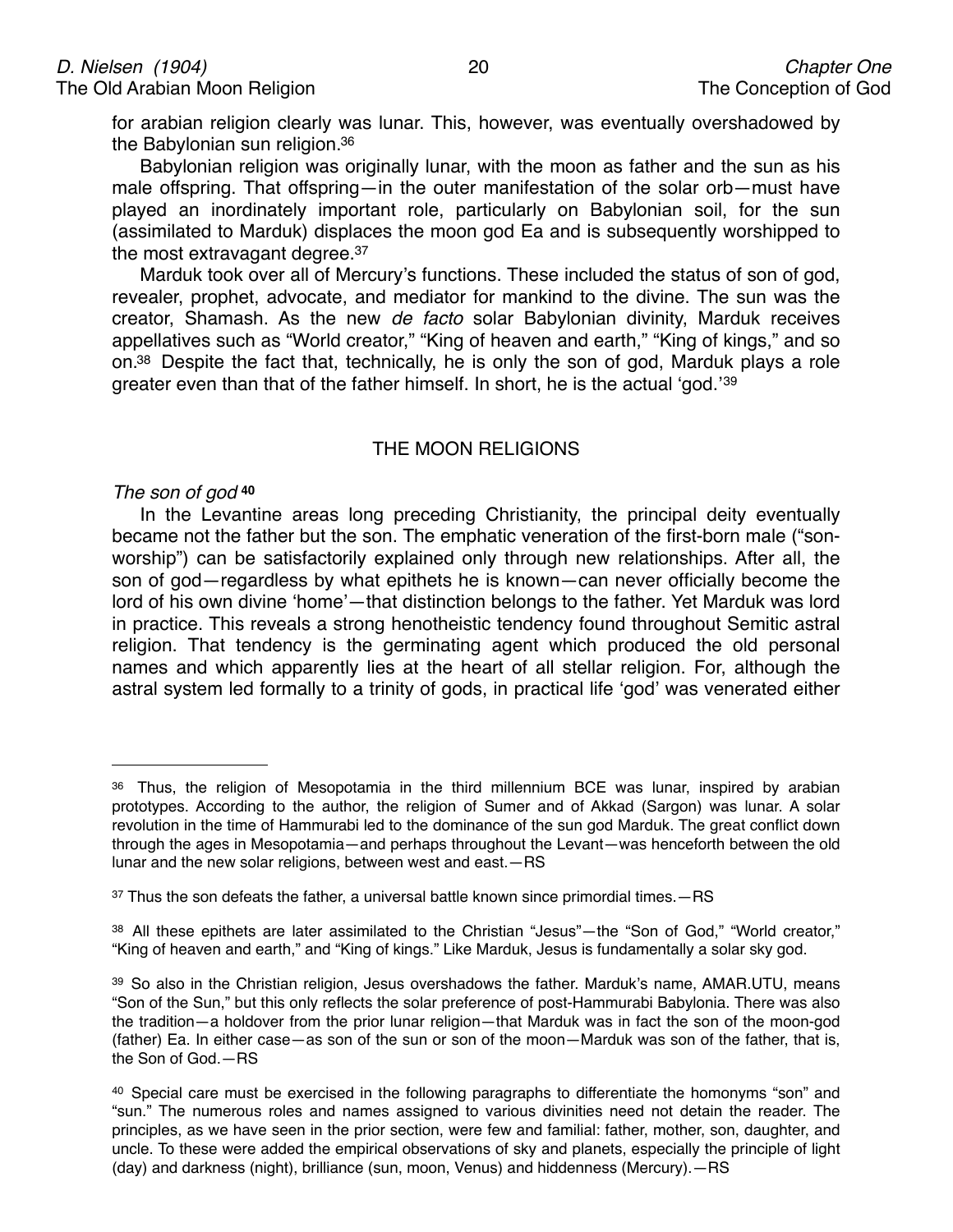as father, maiden mother,[41](#page-20-0) or son. For example, Ur venerated the father *Abu* (in the form of the moon, also called *Ea* or *Sin*); the Minaeans venerated the lunar father under the name *Wadd*; Uruk, Akkad, Niniveh and Arbela venerated the maiden mother *Ishtar* (Venus); Borsippa venerated the son *Nabu* (Mercury)[;42](#page-20-1) Babylon the son Marduk (firstborn of the sun); and Hadramaut the son *Sin* (the moon, son of the male *Athtar*).

#### *Hadramaut*

[34] The inscriptions from Hadramaut are, unfortunately, small in number and badly mutilated. In the largest and most legible thus far to come down to us (Os. 29), the principal god of Hadramaut is venerated under the name *Sin*. He is male (*dh*ū) and the son of ʻ*Athtar* (*Sin dhu ilm wa* ʻ*Athtar Ab*ū*su*, line 5), "Sin of God and his father ʻAthtar." The names *Sin* and ʻ*Athtar* can only refer to the moon and Venus (analogous to the Babylonian *Sin* and *Ishtar*). We have here an interesting parallel to the son-worship prevalent in the Hammurabi dynasty, for on Babylonian soil the sun must have played the principal role (as in Arabia the moon). This is manifestly evident from the inscriptions. When the principal role was no longer the father, as of yore, but now the son, we see that new conditions obtained or unique religious motives. In other words, the son now corresponded more closely to the religious understanding of mankind than the father. That indeed some special theological motive is in play, may be seen from the fact that the father figure is pushed so far into the background that he becomes attached to Venus—a quite impossible development in the ordinary course of affairs. Originally, the father of all and of mankind was either the sun or the moon.

[35] In Hadramaut the son of god was elevated to principal deity, with the moon as his heavenly body. He is a personal, ethical god. *Sin* is a protecting deity, as we see from the commemoration ş*idqi-dhakara*, "My Righteousness remembers." God is personal (he remembers), and he is ethical. Outwardly he is the moon, genealogically he is the son, but in his innermost being he is righteousness itself, which name he bears. Therefore, man is able to entrusts all that he has into the care of this merciful god (ş*idqi-dhakara*), "his soul, his relations, his children, his property, the gleam of his eye and the thought of his heart" (Os. 29, ll. 6–7).

#### *Qataban*

On his fourth South Arabian voyage 1892–94, Dr. Glaser collected several hundred new Minaean and Sabaean inscriptions and sent them back to Europe. He also found about one hundred Qatabanian inscriptions—the only ones known up to the present. Unfortunately, no museum, academy, or other institution of learning has received these, and so this valuable material has, for the last decade, remained in Dr. Glaser's private possession, inaccessible to the public and to academe—a severe blow to the study of South Arabian religion. After a private correspondence with Dr. Glaser, Hommel was able in 1895 to affirm the most salient facts. The name of the principal Qatabanian deity is ʻ*Amm*. In 1900 Hommel verified that ʻ*Amm* is a moon god, its name functioning as an equivalent for ʻgod' in Qatabanian personal names and constituting the characteristic

<span id="page-20-0"></span><sup>41 &</sup>quot;Maiden mother" (*jungfräuliche Mutter*) is, of course, an oxymoron.—RS

<span id="page-20-1"></span><sup>42</sup> It can be no coincidence that Borsippa was the location of the Tower of Babel (Gen 11:1–9). In Borsippa, Nabu (Mercury) takes precedence. Mercury represented ʻhidden wisdom,' i.e. gnosis. To the Genesis author, Borsippa was the home of arrogant gnostics, those who arrogated to man things which ʻproperly' belong only to god, including the knowledge of good and evil.—RS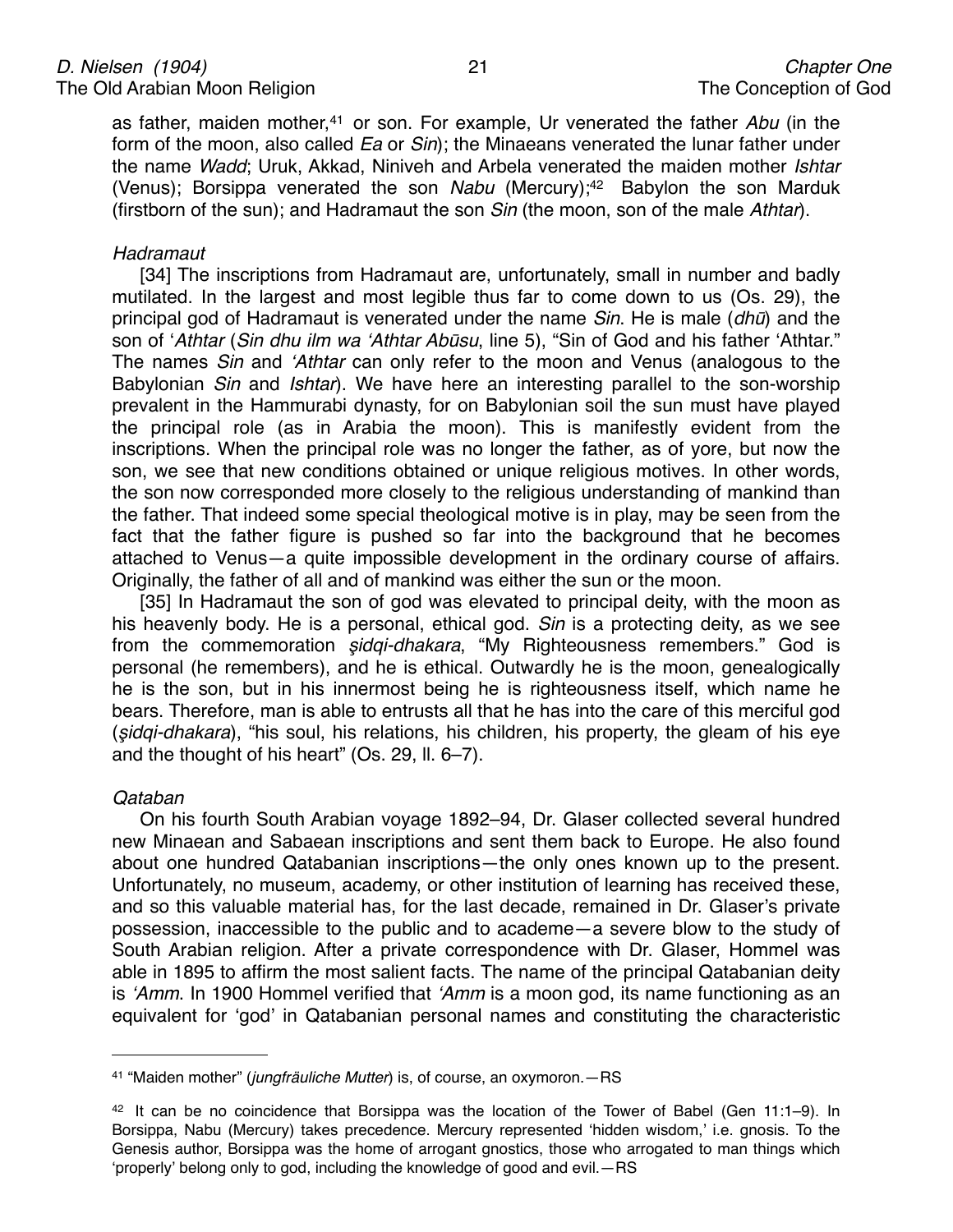element. [36] Other Qatabanian divinities are Venus (ʻ*Athtar*), Mercury (*Anbai*), and the sun (Š*ams*).

Some Qatabanian inscriptions came to my work desk in 1902 for editing and publication, thanks to Dr. Glaser's friendly auspices. Five of these show the fourfold conception of divinity. Some inscriptions, however, ignore Mercury and present only the trinity of Venus, moon, and sun (ʻ*Athtar,* ʻ*Amm,* and Š*ams*). So we have certainly here a reduction of the four heavenly bodies (father, son, mother, daughter) to three (father, son, mother-daughter).

Though the god ʻ*Amm* was a lunar deity, he has no astral name (as is customary with Babylonian divinities)—his is a personal name-of-relation, "uncle."<sup>43</sup> It is a name of endearment which expresses his close relationship to mankind.<sup>44</sup> How intimate this characterization is becomes evident from the many personal names associated with ʻ*Amm*, names demonstrating that he is a good and friendly "Uncle," particularly to mankind e.g. "My uncle" (ʻ*Amm*ī). He is a personal divinity (*jada*ʻ*a*) and judge (ş*aduqa, amara*). [37] Above all, however, he is a loving and beneficent god (*anisa, kariba, sami*ʻ*a*).

#### *Minaean religion, love, and the* ʻ*word*'

In the minaean inscriptions we have the stereotypical list of Venus (male), the moon (male), and the sun (female): ʻ*Athtar, Wadd ,* and Š*am*š. [45](#page-21-2) The latter represents the only female deity in this trinity, at once mother and daughter. *Wadd* is the moon, *Waddm*  š*ahr*ā*n*, and as such the god of both state and people. As in other South Arabian nations he and ʻ*Athtar* (Venus) are both male. Which of these two deities, however, was the ʻfather'? The answer is readily seen in the stereotypic formula *Waddm Abm*, "Wadd ("love") is father." The natural and original conception of the world and of the divine in the selenocentric arabian moon religions was that the moon was father of all. A religious hymn in the cylinder seal literature shows that this all-father concept was dominant already in the 3rd millennium BCE, as was also the moon-religion. In contrast, veneration of the son dates back only to the 2nd millennium.

<span id="page-21-0"></span><sup>43</sup> The Hebrew word for "uncle, beloved, love" is *dwd* (or *dod*, daleth-waw-daleth, BDB p. 187)—the same spelling as "David." This has led at least one scholar (Sayce) to propose that the "city of David" (*bit dwd*) is better translated "city of [the god] Dod" (references at BDB:188). The words *bit dwd* also occur in the recently-discovered Tel Dan inscription, and their correct interpretation has occasioned a great deal of controversy. We simply note that a god by the name "uncle, love" is well attested in pre-Israelite religion in the Middle East, e.g. the Qatabanian ʻ*Amm* and the Minaean *Wadd* (see below). The latter is the equivalent to Hebrew *dwd*. *D*ā*d* and its female form, *D*ā*dat*, were North Arabian terms for deities (Haussig 432), while the Mesha Inscription (IX BCE) mentions an '*r*'*l dwdh* ("altar of dodah"?) in Ataroth. All this corrects misinformation that continues to be vociferously propounded, e.g., "As for *dwd*, which some scholars have related to some deity, no such deity has been documented" (H. Hagelia, *The Dan Debate*, 2009:132). Nor should we leave out of consideration the name of the great North Semitic sky god, *Ha-dad* (Old Akkadian, *a-dad*).—RS

<span id="page-21-1"></span><sup>44</sup> In the [Qatabanian] system ʻAmm ("Uncle") certainly stands in the place of the father. A female deity, apparently the female sun, carries the name *Athirat* in Qatabanian texts and is assimilated to the male moon, *Wadd*. She seems identical to the Westsemitic *Ashratu* who, like the Babylonian *Ishtar* is characterized as bride, *Kallatu*, "the bride of the king of heaven, who enters in majesty, the queen of feminine grace and fullness."

<span id="page-21-2"></span><sup>45</sup> The presence of Š*am*š iin Minaean inscriptions is questionable. Names for the sun-goddess are placespecific ("Goddess of Našk, "of Hmy," etc. See Haussig 531).—RS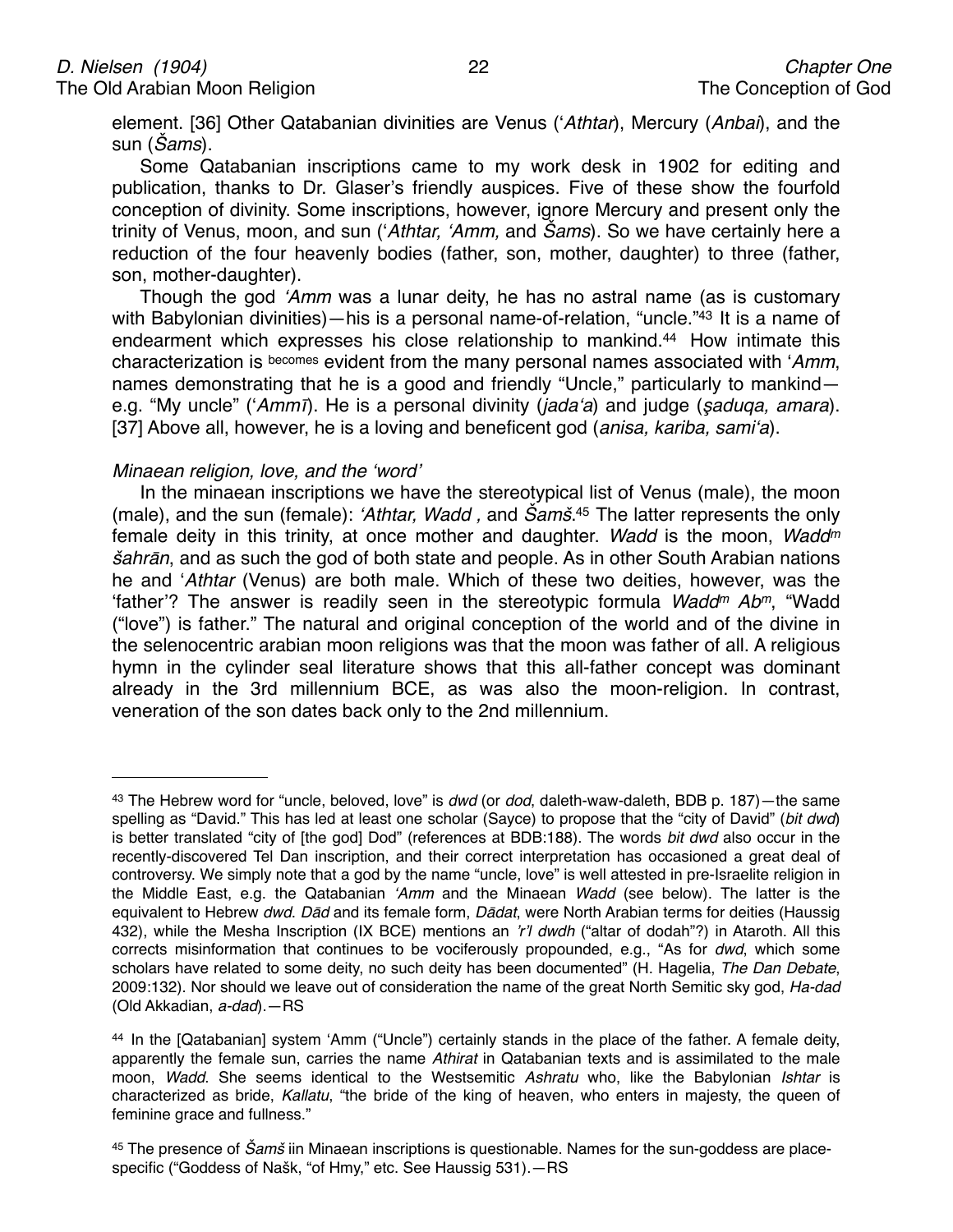In the so-called *Hymn to the Moon* from Ur,<sup>46</sup> [38] the father "creates the light of the world." He reveals himself in the hearts of men as "father, compassionate, merciful, he who holds the life of the whole land in his hand." He is the "father who nourishes all, who looks out for all life and who establishes the laws." Obviously, these things cannot be said of a heavenly body, but only of an ethical world ruler. Though the moon does not speak, the ʻword' of this father was held in especially esteem. Its utterances are the above-mentioned "laws"—"Your word allows truth and rightness to stand." That is, the laws of god are fundamentally ethical, not juristic.

The sun appears as the moon's spouse in this hymn, and one may perhaps detect a spiritualization of the ʻson' concept in the oft-mentioned ʻword' of god, through whose mediation the creation came about.<sup>47</sup> Despite these elements, the moon as 'father' is the first and only source of existence. He is "nourisher of gods and men," "creator of the world," the one through whose word vegetation grows, and so on. Since he is creator of all, the sun (which is female in Arabian religions) must also be his creation—that is, his daughter. To carry this to its logical conclusion, the moon is therefore not only "father, who nourishes all," but also "maternal body which births all." The moon is both father and mother, the androgynous basic principle underlying existence. As such, the moon is created "out of itself."

*Wadd, the compassionate father*. The innermost nature of this Minaean national god, outwardly represented in the heavenly form of the moon and genealogically as the father, is captured in the name *Wadd*. This name is neither astral nor relational. [39] It is a moral construct with the meaning "ethical love" (in contradistinction to sexual love).<sup>48</sup> We already find this characteristic of god in the common fund of old Semitic personal names[.49](#page-22-3)

When ʻethical, holy love' is the god adored by an entire nation, then we have passed far beyond what can be described through simple astral relationships. In fact, we have put our finger on the religious pulse of a people, one which choses to emphatically link itself with a compassionate, personal god. This conception of divinity was not in name [*offizielle*] only, but is confirmed by the conception of ʻfather' known generally among the people. We see it, for example, in the formula *Waddm Abm* or *Abm Waddm*, "Love is the father" or "The father is love." We encounter this formula in structural inscriptions. That is, a newly-built dwelling was often dedicated to god with those holy words, and thus placed under his protection. Furthermore, Glaser found the same formula on various wood, brass, and stone tablets which—evident from the hole at one end—were apparently meant to be hung around the neck and worn as a sort of protective amulet. Thus the fundamental principle in religion was brought closer to the individual and always accompanied him, that he might remember the compassionate god who is at once father and love.

<span id="page-22-0"></span><sup>46</sup> IV., R. 9. Hommel, *Gestirndienst*., pp. 23-26.

<span id="page-22-1"></span><sup>47</sup> That is, the 'word' functioned originally as the 'son,' and through that Word the world was created (cf. GJn 1:3).

<span id="page-22-2"></span><sup>48</sup> Cf. ʻencratism'—the rejection for sacred purposes of marriage and/or conjugal relations, of meat or of wine.

<span id="page-22-3"></span><sup>49</sup> In the predicative form *waddad-ilu*. It is also found in the old Arabic as a substantive, *Sa*ʻ*ada Wadd*, the national god.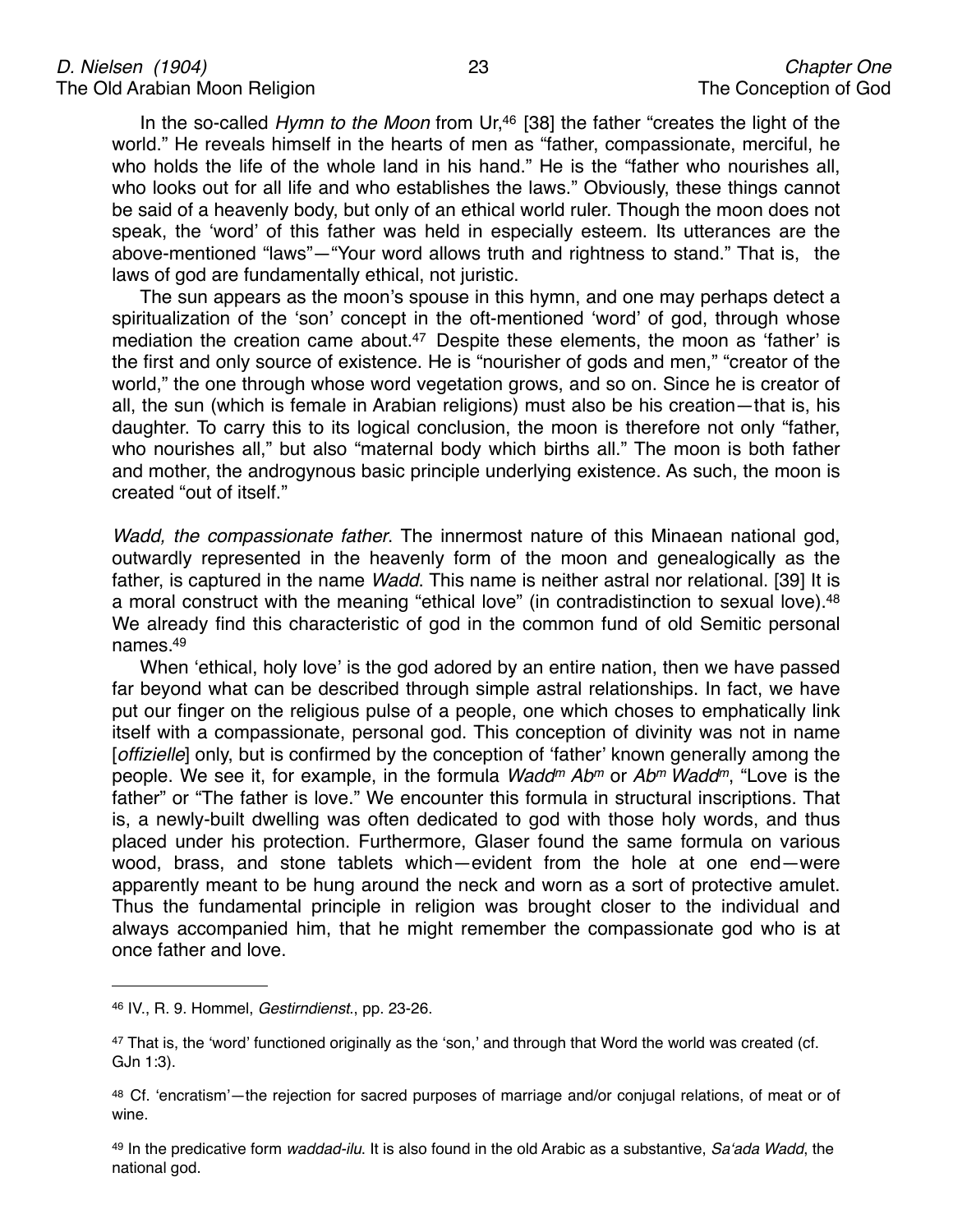*The evil spirit.* The inscriptions emphatically attest to the high veneration the South Arabian peoples had for the god of love.<sup>[50](#page-23-0)</sup> [40] Interestingly, we also find among these peoples an unethical, evil deity, *Nkr*ĥ—analogous to the Babylonian *Makr*ū or *Nakaru*, "the adversary.["51](#page-23-1) In Babylon, the contrasting ethical/unethical principles were split into two deities. If this conjecture holds, we must look to a divinity outside the customary trinity also among the Minaeans—namely, to a fourth god who is male, unethical, and plainly evil.

#### *Sabaean religion*

It appears that the trinity was also venerated in the latest South Arabian kingdom to develop, the Sabaean. *Haubas* and *Alm*ā*quhu* were two names for the male moon, while ʻ*Athtar* was the male Venus and Š*ams* the female sun. The inscriptions from the Temple of the Moon (described by Glaser) and from elsewhere show that the moon was the principal and official state god. His two names are astral. Hommel thinks that *Alm*ā*quhu* means "His Lord," and that (by analogy) it is an abbreviation for the fuller form, "The Moon and His Lord," *Haubas wa alm*ā*qu-h*ū.

Fresnel supposes that *Haubas* means "Dryer" ("The one who dries"). The moon is that agent which makes the tide recede—it "dries" out the shore. Of the two movements of the tide—incoming and outgoing—the last gave its name to the moon. This, argues Fresnel, is because the rise of the water is ʻnatural' motion, the ebb ʻunnatural,' effected only through divine power. [41] The remarkable aspect in this is that the moon draws the water to itself for over six hours daily, leaving the coastline dry and passable on foot or by animal. Then, scarcely a moment later, the waves are crashing there as before. The effect is greatest in equatorial regions where the tides are strongest. This particularly obtains on the flat stretches of coastline around the Red Sea, which must have created an impression. The Babylonian equivalent to the moon's effect on the sea is possibly the title of the moon god *Ea*, "Lord of the Deep Water" (š*ar aps*ī). Ea was particularly venerated in Eridu, a settlement on the seashore and at the confluence of the Euphrates and Tigris rivers.

[42] According to one Sabaean inscription the female divinity is birth- and mothergoddess, similar to the Babylonian *Ishtar*. She is particularly the goddess of fertility. [52](#page-23-2) Furthermore, like *Ishtar*, she is the mother of the son of god, for her name, *Umm*'*athtar*, means "Mother of ʻ*Athtar*.["53](#page-23-3)

We see from the hadramautic regional phrase *Abm* ʻ*Athtar* that the father is ʻ*Athtar*. The moon would then be the son.<sup>54</sup> In lists of South Arabian divinities *'Athtar* is regularly placed first, the moon in middle position, and the sun last. This circumstance might

<span id="page-23-0"></span><sup>50</sup> *Wadd* was a very popular deity throughout South Arabia. In Saba (Sheba) he had several names indicating his function as ʻpatron.' *Wadd*'s sacred animal was the serpent, the primordial symbol of wisdom (Haussig:549; Salm 2011:31ff.).—RS

<span id="page-23-1"></span><sup>51</sup> Hebrew, "satan."

<span id="page-23-2"></span><sup>52</sup> J. and H. Derenbourg, "Études sur ʻÉpigraphie du Jémen" (extract from *Journale Asiatique*). Paris 1884, no. 11. (A translation of the inscription is given at Nielsen 42.—RS)

<span id="page-23-4"></span><span id="page-23-3"></span><sup>53</sup> In the religious genealogy of the Sabaeans, then, everything centers about the son of god (Venus). The moon *Haubas* is not primarily a husband, nor a creator-god, but "father" (of the son). Likewise, *Umm*'*athtar* (the sun) is not primarily the wife of the moon but "mother" of the son of god, ʻ*Athtar*.—RS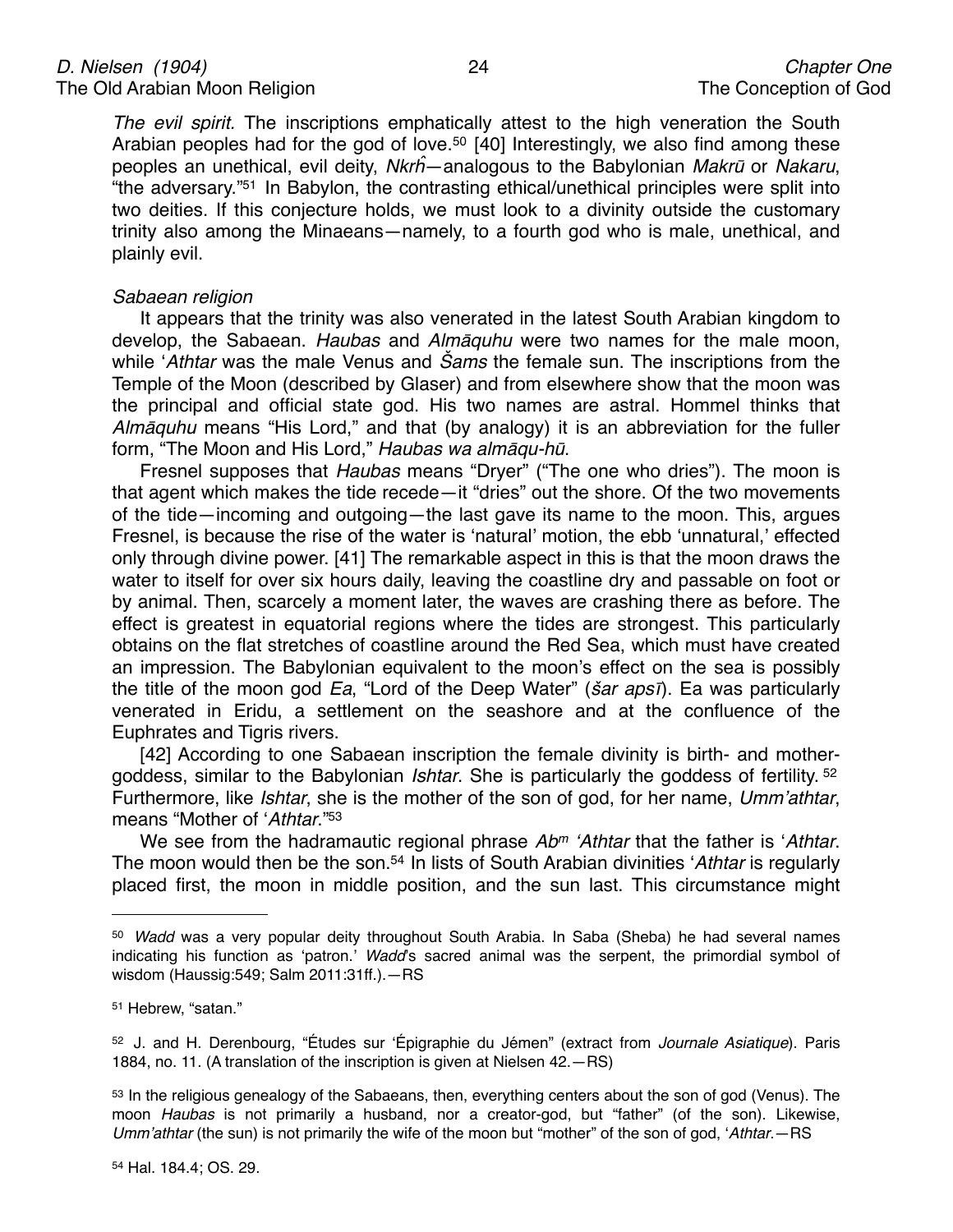indicate that, at least in the official state religion, Venus, moon, and sun were accordingly thought of as father, son, and mother (daughter). In 1888 Glaser copied the entry inscription on the large sabaean causeway (Gl. 618) in the ruins of Marib, the ancient capital city. In his edition, the following sabaean trinity appears instead of astral determinatives: *ra*ĥ*m*ā*n-an wa-mas*īĥ*-hu was-r*ūĥ *[qa]dis*, "The compassionate, and his ,messiah [anointed], and the holy spirit." The divine designation *ra*ĥ*m*ā*n*, "compassionate," at the beginning parallels the ethical abstraction we encountered in the minaean *Wadd*, "love," a name for the father (*waddm abm*). [43] Later, this is the customary designation for god in the Koran. *R*ūĥ *qadis* at the end is also an ethical abstraction. In contrast, the word *mas*īĥ, "anointed," must refer to a human being (king, priest, or prophet), the anointed of god. This ʻmessiah' is apparently the ʻonlybegotten' (Gk. *monogen*ē*s*) son who, according to Damascius was begotten from the divine father and divine mother.

In the above ways, the divine revealed itself in various external forms, as ʻpersons' belonging to the human family. A single divine persona is pre-eminent, that of the ʻfather.' In the Old Arabian personal names with ʻmy father' that are listed below, we recognize that this form of address reflects, in a remarkable way, the deepest religious thought to be found on West Semitic soil—the unity of man and god. First, we have the human element—the divine expresses himself/herself as father, mother, or son, terms which define human existence and development. Secondly, the heavenly bodies emanate one from another to reach humanity. So, god is close to man. The relations obtaining between the persons of the trinity also obtain among men, who thus approach divinity in turn.

| Ab(ī)-kariba  | (My) father has blessed   |
|---------------|---------------------------|
| Ab(ī)-ali     | (My) father is exalted    |
| Ab(ī)-amara   | (My) father has commanded |
| Ab(ī)-dhamara | (My) father has preserved |
| Ab(ī)-jathuʻa | (My) father helps         |

For the Babylonians, god was pre-eminently father of the world. For the Arabians, on the other hand, he was pre-eminently father of the individual. [44] The latter conception of ʻfather' is in no wise an astronomical idea—is it a religious one.

A second group of Arabian personal names emphasizes the female aspect of the divine schema, in that the son of god is referred to as the ʻmother's brother':

| (My) mother's brother has commanded |
|-------------------------------------|
| (My) mother's brother knows         |
| (My) mother's brother has blessed   |
| (My) mother's brother shines        |
| (My) mother's brother rules         |
|                                     |

If the son of god is the mother's brother, then the mother must simultaneously be the sister of the son—in other words, she is also the daughter of god. In the above personal names the mysterious conception of the feminine divinity as both daughter of god and mother of son is clearly implied.

Another group of names reflects the special veneration of the divine son, who is simply called "brother":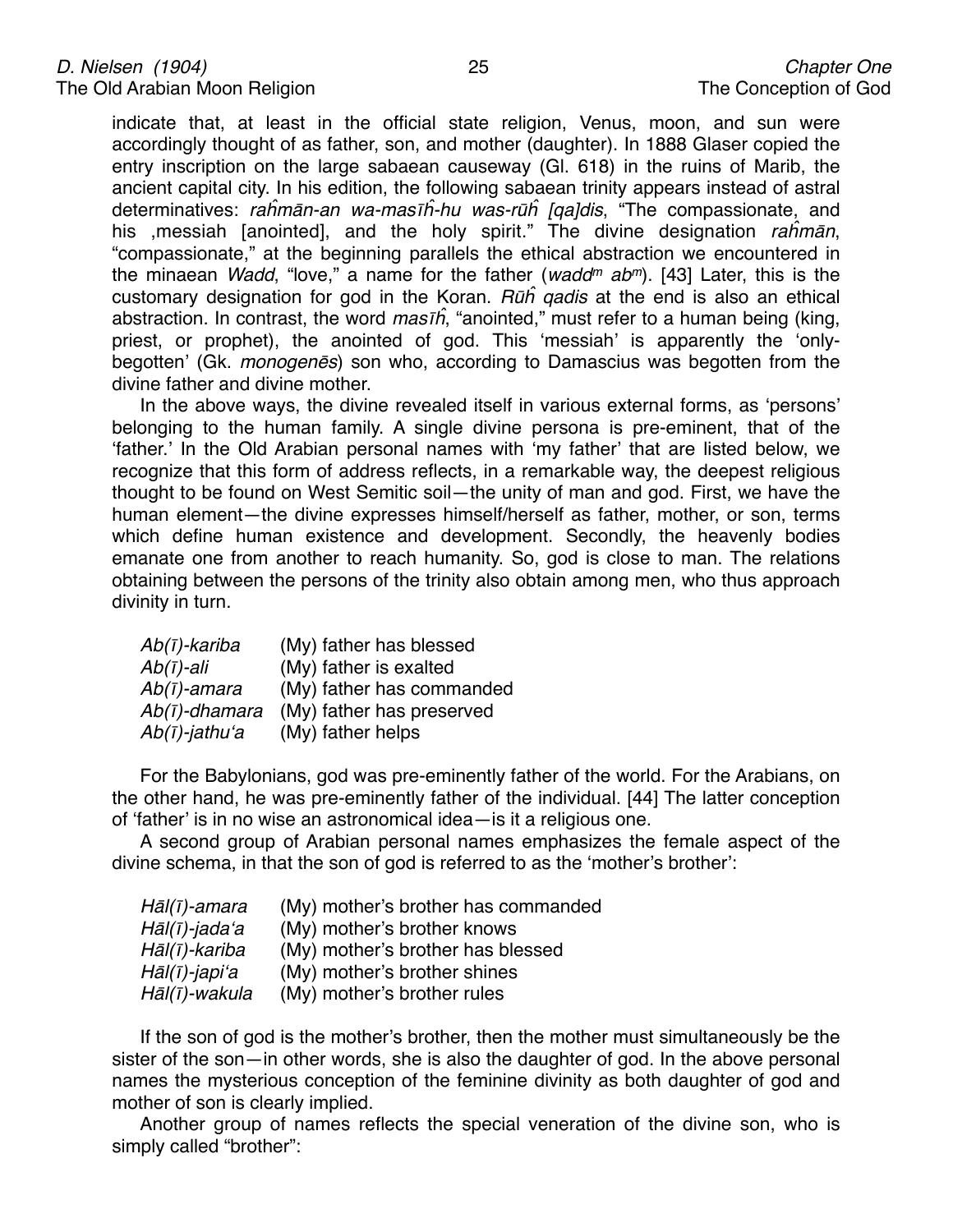| $A\hat{h}(\bar{\imath})$ -kariba | (My) brother has blessed | (South Arabian) |
|----------------------------------|--------------------------|-----------------|
| Aĥum-kīnum                       | The brother is faithful  | (Babylonian)    |
| Aĥī-milkī                        | (My) brother is my king  | (Assyrian)      |
| Aĥī-rāmu                         | (My) brother is exalted  | (Aramaic)       |
| $[A]$ hī-ram                     | (My) brother is exalted  | (Phoenician)    |
| Aĥī-ţābu                         | (My) brother is good     | (Canaanite)     |
| Aĥī-'ezer                        | (My) brother is the help | (Hebrew)        |

Because god is parent of humankind, each person is a child of god. In turn, because the person is himself or herself a child of god (*mar ilu-*š*u*), the divine son is one's own brother. In this conception god is not an exalted figure sitting upon a distant throne. He stands closer even than one's own brother. He is not merely creator and father of mankind, but is himself ʻborn' like men.

The unity between man and god, however, is not complete, for god has not become fully human. He has shown himself born as a 'son' from divine father and divine mother, yet that son is heavenly, not earthly or human.

[45] The planet Mercury was originally the divine manifestation of the son of god, for Mercury is the heavenly body which stands closest to the sun and represents the first divine emanation, that is, the first-born of the creation. The first-born, however, is distant from earth and man. This apparent detachment means that god only rarely appears to man in the form of the planet Mercury. It also tempers the thesis that the physical manifestation of the divine son increased with time in the various religions of the Levant. At least in the official state religions, as noted above, though his form was indeed manifested through important heavenly bodies, the personal names show that the concept ʻson of god' was internalized and emancipated from its external astral manifestation. This was so that the unity between god and man could truly come about, and god could indeed become ʻson of man.'

The personal names reflect three principal deities. Those names in which the divine son assumes an inner relationship with man—those in particular represent the special and characteristic element at the heart of the old Hebrew, Aramaic, South Arabian, and West Semitic-Babylonian nomenclature. The inscriptional record extensively demonstrates this already by 2,000 BCE.

The inscriptions and personal names show that the divine typically manifested himself/herself in the old Arabian moon religion as personal, ethical, and three-fold while the unity of the godhead mysteriously survives. Accordingly, we find god manifested externally through three heavenly bodies, though in Arabia the moon deity preponderates. The three heavenly bodies are together only once a month—at the time of the new moon.[55](#page-25-0) Thus we are basically dealing with a new moon religion. [46] The seventy-two hours when the moon has disappeared within the sun, and when it and the sun together form a mysterious unity with Venus—that time must be accounted the most important in the cult.

<span id="page-25-0"></span><sup>55</sup> At times during the three days between the old and new moons, the moon, Venus, and Mercury are all hidden from man's gaze, apparently together ʻwithin' the sun. During those three nights all the major heavenly bodies depart from the *manifest* cosmos. The ancients did not suppose, however, that the gods simply abandoned man. The opposite is rather the case—at that special time divinity is uniquely present to man *immaterially*. In other words, a ʻnew moon religion' is one which stresses the immateriality of existence and the essential hiddenness of truth  $-RS$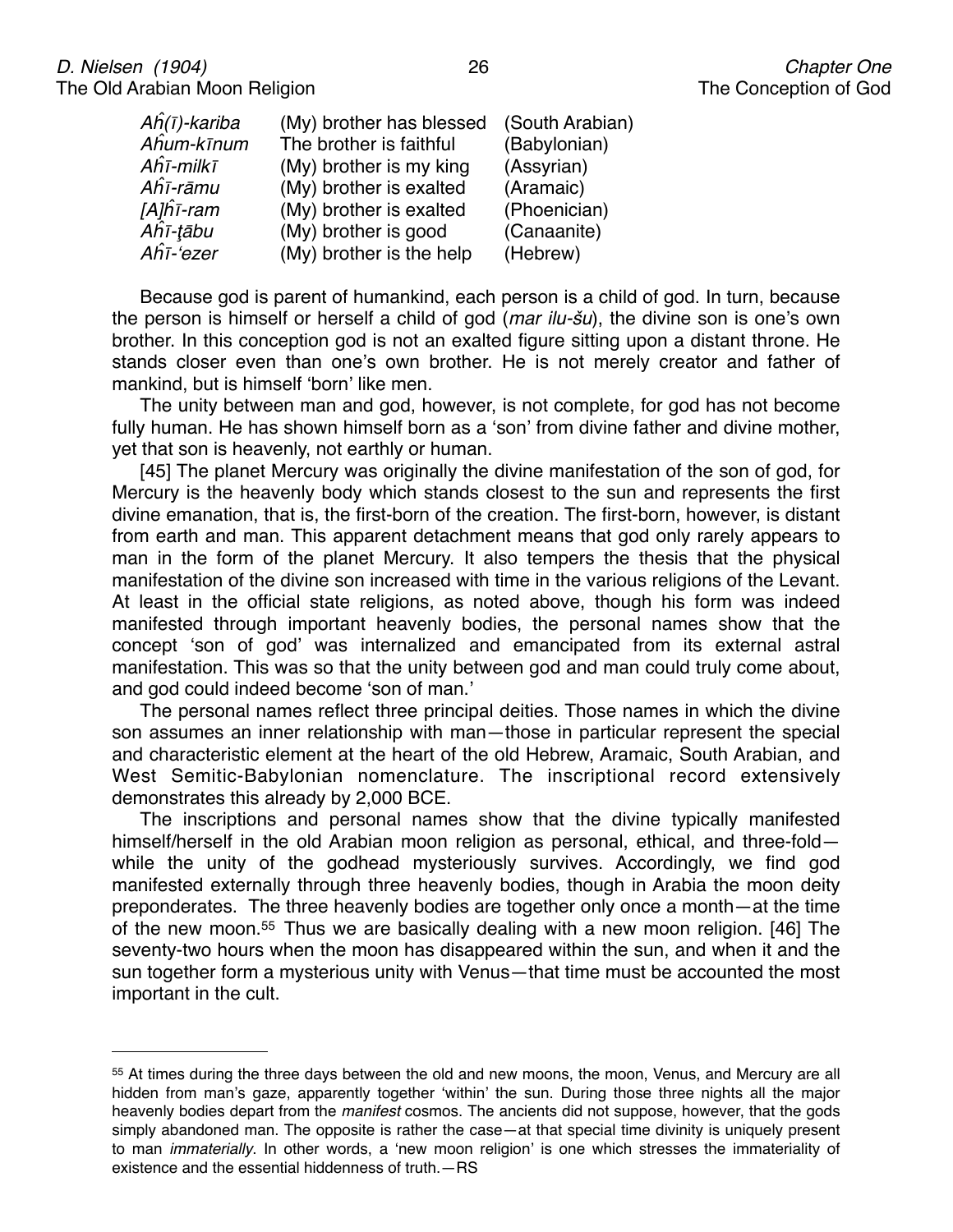[46] Revealed internally, the divine is ethical, personal, and manifested three-fold as father, son, and mother-daughter. While in theory all three go back to the father, in practice the veneration of the son takes on ever-increasing importance, together with a gradual interiorization of the concept of divinity, from which spring the astral manifestations.

#### *The Harranian "Sabians"*

Our present evidence, which has considerable gaps (yet is fuller for Arabia), teaches us that the religion of the moon was widespread through great stretches of Arabia and Syria. This is evident in the general diffusion of personal names. The empirical evidence shows that the moon religion had its longest existence in the northern Mesopotamian city of Harran, though it was there adorned with foreign elements. In Roman times the imposing Harranian moon-temple and the ancient mysteries associated with the moon festival aroused astonishment. Roman authors report that Caracalla was murdered in the vicinity of the temple when he attempted to witness a moon festival. The Harranians clung to their old religion with stubborn tenacity, despite repeated missionary campaigns by Christians and then by Muslims. Their tenacity continued until finally, in 830 CE, the Koran sanctioned the "Sabians" as a sect whose religious practice would henceforth be tolerated[.56](#page-26-0)

In Christian times the old Harranian conception of divinity appears strongly mixed with neoplatonic elements and is subordinated in a mass of religio-philosophical works by Jews, Christians, Moslems, and even by Harranians themselves. [47] Nevertheless, the Harranian religious traditions, as portrayed by the moslem scholars Al-Nadim (d. 995 CE)<sup>57</sup> and Al-Dimashqi (d. 1327 CE), echo the ancient and original conception. "The Sabians of Harran and its neighborhood were Syrian heathen, the remains of ancient heathen in the land" writes Chwolsohn in his exhaustive study of the post-Christian form of this religion.<sup>58</sup>

#### *Phoenicia*

As regards pre-Christian material remains, Phoenician inscriptions rarely enter into a discussion of the West Semitic sources. This may be because Palestine was a part of the Babylonian sphere of influence as early as 2,000 BCE, as the Tell el-Amarna tablets show[.59](#page-26-3) In any case, Babylonian religion has been particularly influential, Hittite religion

#### <span id="page-26-2"></span>58 Chwolsohn I:180.

<span id="page-26-0"></span><sup>56</sup> The identification of Harrarian moon-worshippers with "Sabians" is significant. Chwolsohn has shown that the Sabians of the common era are none other than followers of John the Baptist, i.e., Mandeans (I: 182).—RS

<span id="page-26-1"></span><sup>57 &</sup>quot;According to En-Nedim [Ibn al-Nadim], the Harranians, or "Sabians," observed a thirty days' fast in honour of the moon, commencing on the eighth day after the new moon of Adsar (March); a nine days' fast in honour of "the Lord of Good Luck" (probably Jupiter), commencing on the ninth day before the new moon of the first Kanun (December); and a seven days' fast in honour of the sun, commencing on the eighth or ninth day after the new moon of Shobath (February). The thirty days' fast seems to have implied abstinence from every kind of food and drink between sunrise and sunset, whereas the seven days' fast is expressly said to have consisted in abstinence from fat and wine." E. Westermarck, "The Principles of Fasting," in *Folklore* 18 (Dec. 1907): 414-15.

<span id="page-26-3"></span><sup>59</sup> We now know that the Amarna correspondence dates to the fourteenth century BCE. This does not affect the author's thesis.—RS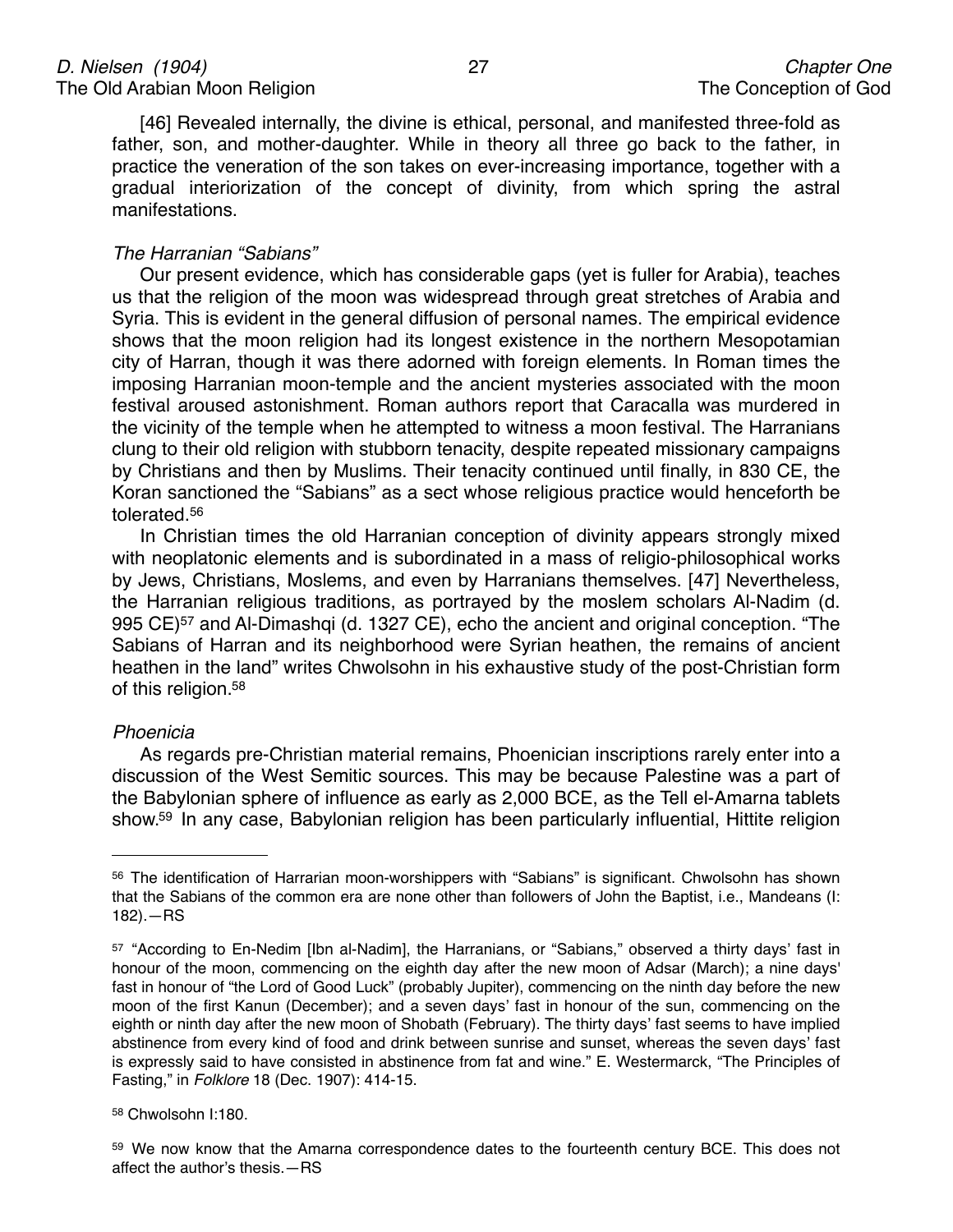much less so-because, unfortunately, Hittite has yet to be deciphered.<sup>60</sup> Nevertheless, two Old Aramaic inscriptions, the so-called Nerab inscriptions, apparently date to the first half of the first millennium BCE[.61](#page-27-1) These show that the western Syrians also venerated god as the moon (cf. *kamar* š*ahar*, "priest of the moon"). Here, as in Arabia, the conception of divinity is threefold or fourfold: Š*ahar* is the male moon, Š*am*š the female sun, *Nu*š*k* (Babyl. *Nu*š*ku*) the son of god, and Nikkal (Babyl. Ninkal) probably the spouse of the moongod. Also, in the large inscription from Teima in northern Arabia (apparently dating to the fifth century BCE) a trinity of divinities is involved.

[48] Our principal sources for the study of the moon god, then, remain the South Arabian inscriptions and the cuneiform literature, in so far as the latter impinge upon religio-historical questions. In this chapter we have gained the important recognition that the Arabian conception of the divine was multi-faceted, mysterious, and expressed externally primarily in lunar terms. Indeed, we are dealing chiefly with a ʻnew moon' religion. This unique conception widely controlled cultic expressions over great periods of time and over great distances.

<span id="page-27-0"></span> $60$  Hittite was deciphered by B. Hrozny. He wrote the first grammar of the language in 1917.  $-RS$ 

<span id="page-27-1"></span><sup>61</sup> These two funerary inscriptions (now at the Louvre) were discovered in 1891 at Nerab, a small town in Syria SE of Aleppo. The *editio princeps* was by C. Clermont-Ganneau in 1897. Lidzbarski dated them to the 7th century BCE. Cf. *Journal of Semitic Studies* 51 (2006):19–43.—RS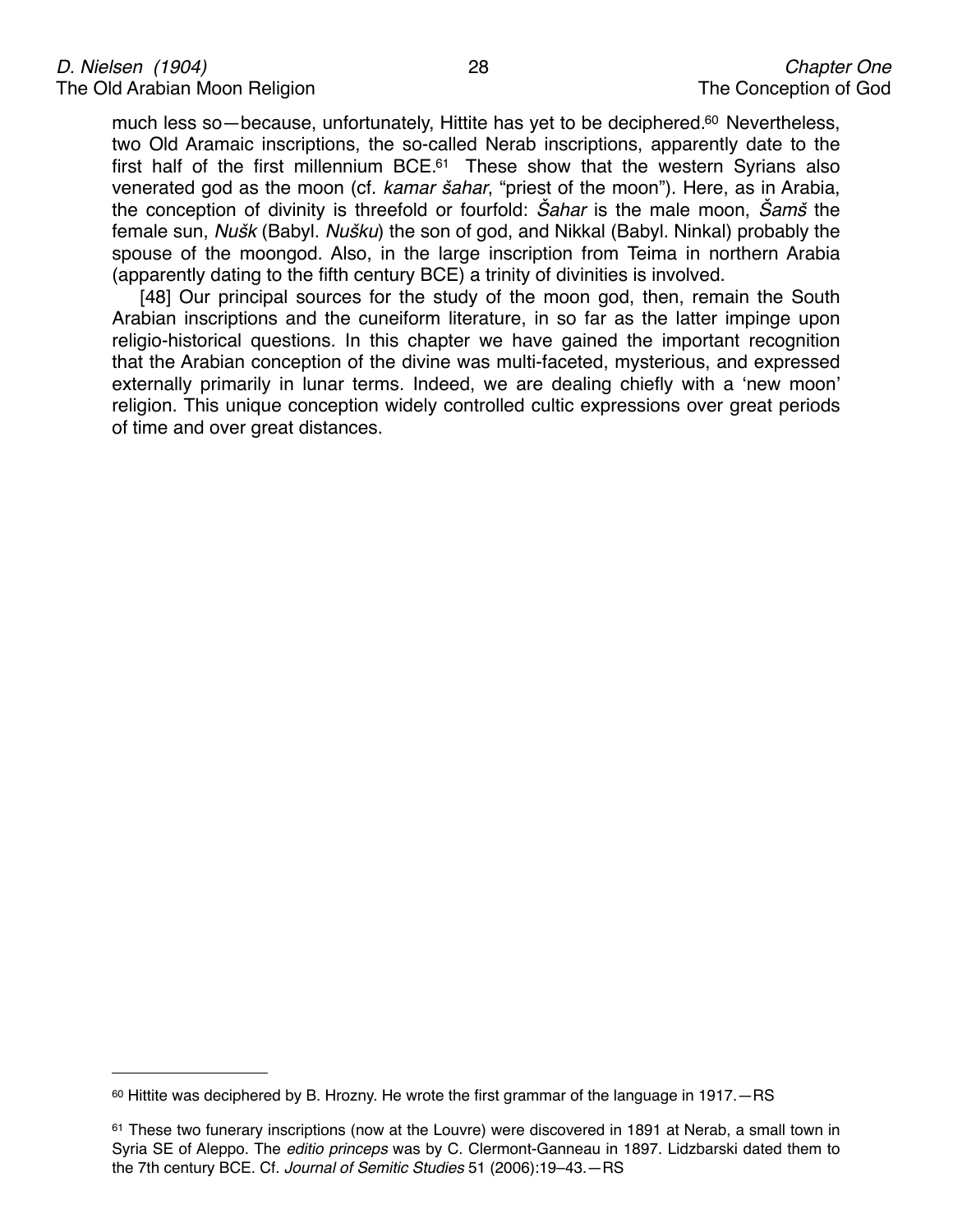## *Appendix*

## The major pre-Israelite pantheons of the Middle East (An asterisk indicates the principal deity)

## SOUTH ARABIA

| Saba       |                                     |                   |            |  |  |
|------------|-------------------------------------|-------------------|------------|--|--|
|            | Father:                             | 'Almaqah, Haubas  | $*$ (moon) |  |  |
|            | Goddess:                            | Shamash           | (sun)      |  |  |
|            | Son of god:                         | 'Athtar           | (Venus)    |  |  |
|            | Ma'in (Minaean)                     |                   |            |  |  |
|            | Father:                             | Wadd, Sīn, etc.   | $*$ (moon) |  |  |
|            | Mother/daughter:                    | Našq, etc.        | (sun)      |  |  |
|            | Son of god:                         | 'Athtar           | (Venus)    |  |  |
| Qataban:   |                                     |                   |            |  |  |
|            | "Friend", "Uncle":                  | 'Amm              | $*$ (moon) |  |  |
|            | Goddess:                            | Athirat, Shamash  | (sun)      |  |  |
|            | Brilliant son of god: 'Athtar       |                   | (Venus)    |  |  |
|            | Hidden son of god: Anbai (cf. Nabu) |                   | (Mercury)  |  |  |
| Hadramaut: |                                     |                   |            |  |  |
|            | Son of god:                         | Sīn, Hāul         | $*(moon)$  |  |  |
|            | Mother:                             | Shamash (& other) | (sun)      |  |  |
|            | Father:                             | 'Athtar           | (Venus)    |  |  |
|            |                                     | <b>BABYLONIA</b>  |            |  |  |
|            | Lunar pantheon (pre-Hammurabi):     |                   |            |  |  |
|            | Father:                             | Ea, Sin           | $*$ (moon) |  |  |
|            | Son of god:                         | Shamash           | (sun)      |  |  |
|            | Daughter of god:                    | Ishtar            | (Venus)    |  |  |
| Harran:    |                                     |                   |            |  |  |
|            | Father:                             | Sin               | (moon)     |  |  |
|            | Mother:                             | Sarratu           | (sun)      |  |  |
|            | Daughter of god:                    | Ishtar            | (Venus)    |  |  |
|            | Son of god:                         | Nušku             | (Mercury)  |  |  |
|            | Solar pantheon (post-Hammurabi):    |                   |            |  |  |
|            | Father:                             | <b>Marduk</b>     | $*$ (sun)  |  |  |
|            | Mother/daughter:                    | <b>Ishtar</b>     | (Venus)    |  |  |
|            | Son of god:                         | <b>Nabu</b>       | (Mercury)  |  |  |